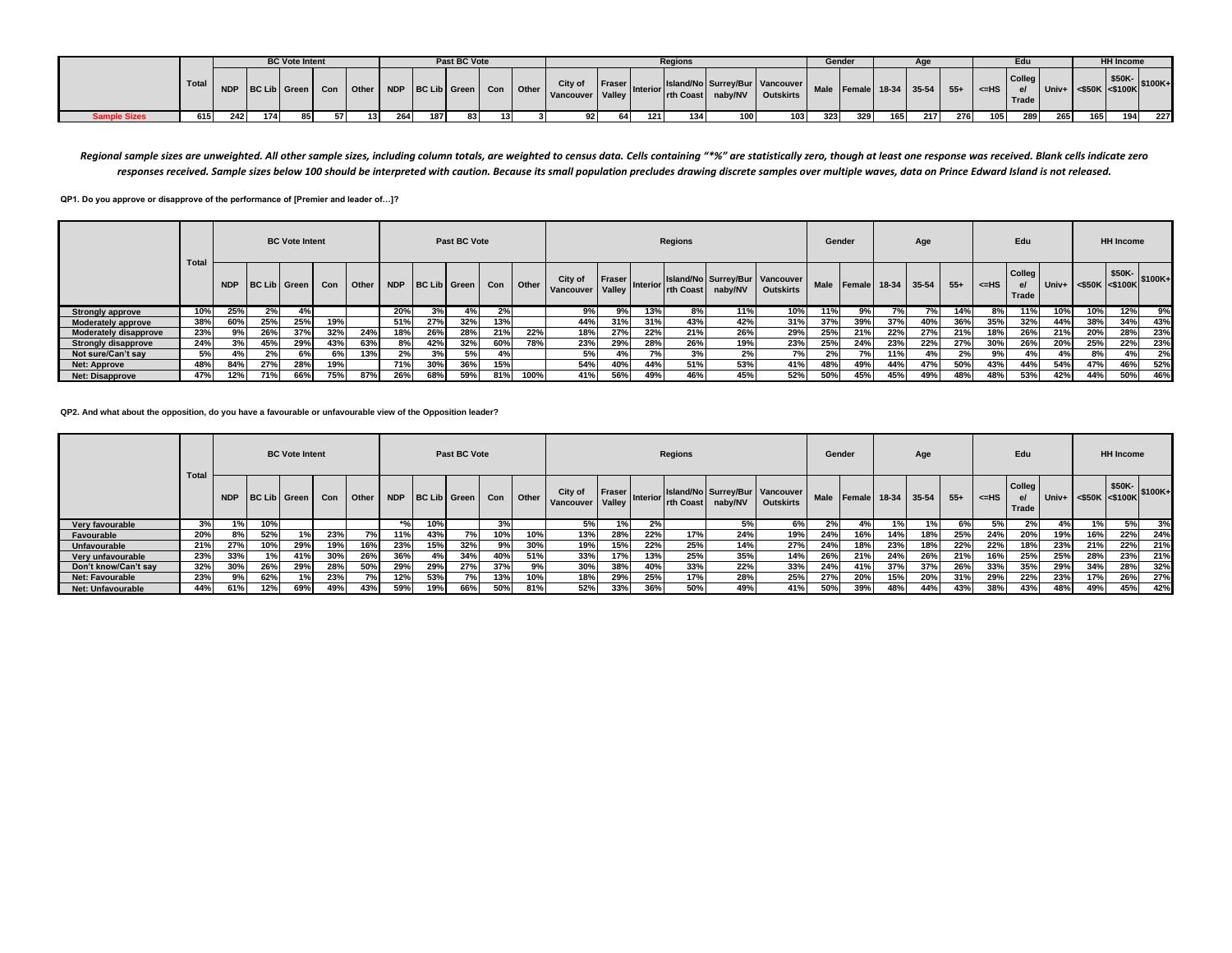## **QP3. [Top2box] Do you think the current government of [PROVINCE] is doing a good job or a poor job in each of the following areas?**

|                                           | <b>Total</b> |            |                     | <b>BC Vote Intent</b> |     |       |            |                       | Past BC Vote |     |       |                      |                         |                 | <b>Regions</b>  |                                 |                               | Gender      |               |       | Age   |       |           | Edu                             |       |                        | <b>HH Income</b> |         |
|-------------------------------------------|--------------|------------|---------------------|-----------------------|-----|-------|------------|-----------------------|--------------|-----|-------|----------------------|-------------------------|-----------------|-----------------|---------------------------------|-------------------------------|-------------|---------------|-------|-------|-------|-----------|---------------------------------|-------|------------------------|------------------|---------|
|                                           |              | <b>NDP</b> | <b>BC Lib Green</b> |                       | Con | Other | <b>NDP</b> | <b>BC Lib   Green</b> |              | Con | Other | City of<br>Vancouver | <b>Fraser</b><br>Valley | <b>Interior</b> | <b>In Coast</b> | Island/No Surrey/Bur<br>nabv/NV | Vancouver<br><b>Outskirts</b> | <b>Male</b> | <b>Female</b> | 18-34 | 35-54 | $55+$ | $<$ $-HS$ | Colleg<br>$\mathbf{e}$<br>Trade | Univ+ | $ $ <\$50K $ $ <\$100K | \$50K-           | \$100K+ |
| <b>Health Care</b>                        | 27%          | 43%        | 19%                 | 25%                   | 16% |       | 38%        | 19%                   | 20%          | 5%  |       | 38%                  | 22%                     | 24%             | 15%             | 34%                             | 32%                           | 31%         | 24%           | 35%   | 24%   | 25%   | 26%       | 26%                             | 29%   | 27%                    | 24%              | 31%     |
| The Economy/Jobs                          | 42%          | 68%        | 24%                 | 41%                   | 15% | 15%   | 62%        | 20%                   | 40%          | 14% | 17%   | 42%                  | 33%                     | 38%             | 47%             | 44%                             | 43%                           | 43%         | 41%           | 44%   | 39%   | 43%   | 32%       | 39%                             | 50%   | 40%                    | 42%              | 47%     |
| <b>Cost of living/Inflation</b>           | 14%          | 27%        | 6%                  | 10%                   | 3%  |       | 24%        | 7%                    | 9%           | 3%  |       | 20%                  | 4%                      | 14%             | 13%             | 14%                             | 13%                           | 17%         | 10%           | 9%    | 11%   | 18%   | 9%        | 15%                             | 14%   | 11%                    | 11%              | 18%     |
| Coronavirus/COVID-19<br>response          | 63%          | 89%        | 47%                 | 60%                   | 32% | 20%   | 79%        | 48%                   | 66%          | 30% | 6%    | 67%                  | 57%                     | 59%             | 67%             | 60%                             | 65%                           | 60%         | 66%           | 66%   | 56%   | 66%   | 57%       | 59%                             | 70%   | 60%                    | 64%              | 68%     |
| The Deficit/Government<br>spending        | 27%          | 50%        | 11%                 | 23%                   | 8%  | 2%    | 43%        | 12%                   | 22%          | 8%  | 15%   | 25%                  | 19%                     | 23%             | 30%             | 32%                             | 26%                           | 29%         | 24%           | 33%   | 24%   | 24%   | 21%       | 24%                             | 31%   | 27%                    | 29%              | 29%     |
| <b>Housing Affordability</b>              | 9%           | 16%        | 6%                  | 5%                    | 5%  |       | 15%        | 7%                    | 4%           | 2%  |       | 9%                   | 5%                      | 11%             | 9%              | 7%                              | 10%                           | 12%         | 5%            | 9%    | 7%    | 10%   | 5%        | 8%                              | 11%   | 7%                     | <b>7%</b>        | 13%     |
| <b>Poverty/homelessness</b>               | 13%          | 23%        | 10%                 | 11%                   | 7%  | 7%    | 20%        | 9%                    | 9%           | 3%  |       | 17%                  | 7%                      | 16%             | 12%             | 13%                             | 12%                           | 18%         | 9%            | 11%   | 12%   | 16%   | 9%        | 13%                             | 15%   | 12%                    | 10%              | 18%     |
| <b>Environment/Climate</b><br>change      | 33%          | 47%        | 25%                 | 25%                   | 26% | 22%   | 44%        | 26%                   | 25%          | 21% |       | 27%                  | 36%                     | 33%             | 37%             | 32%                             | 34%                           | 32%         | 35%           | 33%   | 32%   | 35%   | 22%       | 34%                             | 37%   | 29%                    | 35%              | 35%     |
| <b>Education</b>                          | 41%          | 62%        | 28%                 | 38%                   | 26% | 8%    | 57%        | 30%                   | 30%          | 18% | 6%    | 40%                  | 43%                     | 41%             | 46%             | 42%                             | 35%                           | 41%         | 42%           | 46%   | 33%   | 45%   | 39%       | 38%                             | 46%   | 43%                    | 41%              | 44%     |
| Drug<br>Use/addictions/opioid<br>crisis   | 23%          | 40%        | 9%                  | 29%                   | 6%  |       | 34%        | 10%                   | 30%          | 7%  | 9%    | 25%                  | 20%                     | 25%             | 22%             | 24%                             | 21%                           | 25%         | 22%           | 25%   | 23%   | 22%   | 17%       | 25%                             | 23%   | 25%                    | 24%              | 23%     |
| Energy - Oil &<br><b>Gas/Pipelines</b>    | 23%          | 36%        | 12%                 | 24%                   | 7%  | 15%   | 32%        | 15%                   | 20%          | 7%  | 13%   | 25%                  | 19%                     | 22%             | 22%             | 26%                             | 24%                           | 26%         | 21%           | 25%   | 22%   | 23%   | 17%       | 22%                             | 27%   | 24%                    | 22%              | 26%     |
| <b>First Nations/Indigenous</b><br>issues | 41%          | 55%        | 30%                 | 33%                   | 32% | 23%   | 52%        | 34%                   | 33%          | 22% | 6%    | 45%                  | 45%                     | 43%             | 42%             | 33%                             | 37%                           | 41%         | 41%           | 37%   | 40%   | 43%   | 38%       | 41%                             | 41%   | 35%                    | 41%              | 47%     |
| Senior care                               | 23%          | 38%        | 14%                 | 16%                   | 12% | 2%    | 33%        | 12%                   | 20%          |     | 6%    | 26%                  | 15%                     | 20%             | 24%             | 22%                             | 25%                           | 29%         | 16%           | 30%   | 21%   | 19%   | 15%       | 23%                             | 25%   | 22%                    | 24%              | 27%     |

# **QP3. [Bottom2box] Do you think the current government of [PROVINCE] is doing a good job or a poor job in each of the following areas?**

|                                                  | <b>Total</b> |            |                     | <b>BC Vote Intent</b> |            |       |            |     | Past BC Vote        |     |              |                      |                  |                 | <b>Regions</b> |                                        |                               |             | Gender       |     | Age       |       |        | Edu             |       |                                                               | <b>HH Income</b> |         |
|--------------------------------------------------|--------------|------------|---------------------|-----------------------|------------|-------|------------|-----|---------------------|-----|--------------|----------------------|------------------|-----------------|----------------|----------------------------------------|-------------------------------|-------------|--------------|-----|-----------|-------|--------|-----------------|-------|---------------------------------------------------------------|------------------|---------|
|                                                  |              | <b>NDP</b> | <b>BC Lib Green</b> |                       | Con        | Other | <b>NDP</b> |     | <b>BC Lib</b> Green | Con | <b>Other</b> | City of<br>Vancouver | Fraser<br>Valley | <b>Interior</b> | rth Coast      | <b>Island/No Surrey/Bur</b><br>naby/NV | Vancouver<br><b>Outskirts</b> | <b>Male</b> | Female 18-34 |     | $35 - 54$ | $55+$ | $=$ HS | Colleg<br>Trade | Univ+ | <\$50K <s100k< td=""><td>\$50K-</td><td>\$100K+</td></s100k<> | \$50K-           | \$100K+ |
| <b>Health Care</b>                               | 70%          | 53%        | 80%                 | 73%                   | 82%        | 100%  | 58%        | 79% | 78%                 | 92% | 100%         | 57%                  | 78%              | 72%             | 82%            | 64%                                    | 66%                           | 67%         | 73%          | 60% | 74%       | 72%   | 71%    | 71%             | 68%   | 69%                                                           | 72%              | 68%     |
| The Economy/Jobs                                 | 52%          | 26%        | 74%                 | 50%                   | 79%        | 79%   | 32%        | 77% | 48%                 | 80% | 83%          | 45%                  | 62%              | 59%             | 49%            | 49%                                    | 48%                           | 51%         | 52%          | 49% | 52%       | 53%   | 61%    | 54%             | 45%   | 53%                                                           | 52%              | 47%     |
| <b>Cost of living/Inflation</b>                  | 81%          | 65%        | 91%                 | 83%                   | 97%        | 100%  | 69%        | 91% | 83%                 | 91% | 100%         | 73%                  | 88%              | 80%             | 81%            | 83%                                    | 84%                           | 79%         | 83%          | 88% | 83%       | 75%   | 86%    | 81%             | 80%   | 84%                                                           | 82%              | 77%     |
| Coronavirus/COVID-19<br>response                 | 34%          | 9%         | 49%                 | 40%                   | 64%        | 80%   | 20%        | 48% | 32%                 | 65% | 87%          | 29%                  | 39%              | 37%             | 31%            | 36%                                    | 33%                           | 38%         | 30%          | 29% | 42%       | 30%   | 42%    | 38%             | 26%   | 35%                                                           | 35%              | 30%     |
| The Deficit/Government<br>spending               | 59%          | 31%        | 84%                 | 63%                   | 89%        | 80%   | 37%        | 83% | 66%                 | 81% | 85%          | 52%                  | 70%              | 66%             | 58%            | 52%                                    | 59%                           | 63%         | 55%          | 46% | 60%       | 65%   | 70%    | 62%             | 51%   | 59%                                                           | 59%              | 55%     |
| <b>Housing Affordability</b>                     | 87%          | 80%        | 91%                 | 90%                   | 91%        | 100%  | 82%        | 90% | 89%                 | 93% | 89%          | 88%                  | 87%              | 81%             | 89%            | 93%                                    | 85%                           | 84%         | 90%          | 88% | 89%       | 85%   | 88%    | 86%             | 88%   | 89%                                                           | 91%              | 82%     |
| <b>Poverty/homelessness</b>                      | 80%          | 70%        | 86%                 | 84%                   | 85%        | 93%   | 74%        | 84% | 80%                 | 90% | 100%         | 75%                  | 86%              | 78%             | 81%            | 81%                                    | 84%                           | 78%         | 82%          | 79% | 82%       | 79%   | 83%    | 81%             | 79%   | 81%                                                           | 84%              | 78%     |
| Environment/Climate<br>change                    | 57%          | 46%        | 63%                 | 75%                   | 53%        | 72%   | 48%        | 63% | 71%                 | 57% | 89%          | 67%                  | 56%              | 51%             | 55%            | 56%                                    | 56%                           | 57%         | 56%          | 57% | 60%       | 54%   | 63%    | 57%             | 54%   | 62%                                                           | 51%              | 56%     |
| <b>Education</b>                                 | 45%          | 25%        | 62%                 | 53%                   | 57%        | 84%   | 31%        | 62% | 52%                 | 67% | 94%          | 43%                  | 46%              | 50%             | 43%            | 41%                                    | 51%                           | 48%         | 43%          | 40% | 53%       | 43%   | 51%    | 46%             | 42%   | 43%                                                           | 45%              | 45%     |
| <b>Drug</b><br>Use/addictions/opioid<br>crisis   | 71%          | 56%        | 85%                 | 71%                   | 83%        | 92%   | 61%        | 84% | 68%                 | 89% | 91%          | 74%                  | 73%              | 65%             | 72%            | 72%                                    | 74%                           | 70%         | 72%          | 69% | 72%       | 72%   | 71%    | 69%             | 73%   | 70%                                                           | 69%              | 74%     |
| Energy - Oil &<br><b>Gas/Pipelines</b>           | 65%          | 48%        | 79%                 | 66%                   | 88%        | 72%   | 54%        | 78% | 72%                 | 91% | 87%          | 53%                  | 67%              | 69%             | 70%            | 65%                                    | 64%                           | 66%         | 63%          | 64% | 64%       | 66%   | 69%    | 67%             | 61%   | 64%                                                           | 65%              | 64%     |
| <b>First Nations/Indigenous</b><br><i>issues</i> | 44%          | 32%        | 52%                 | 59%                   | 48%        | 68%   | 35%        | 53% | 49%                 | 56% | 67%          | 42%                  | 40 <sup>°</sup>  | 43%             | 43%            | 48%                                    | 44%                           | 43%         | 44%          | 46% | 44%       | 42%   | 49%    | 44%             | 42%   | 48%                                                           | 42%              | 40%     |
| Senior care                                      | 63%          | 48%        | 72%                 | 60%                   | <b>79%</b> | 92%   | 53%        | 75% | 63%                 | 86% | 75%          | 52%                  | 69%              | 69%             | 64%            | 65%                                    | 58%                           | 56%         | 69%          | 49% | 59%       | 73%   | 77%    | 64%             | 55%   | 65%                                                           | 62%              | 58%     |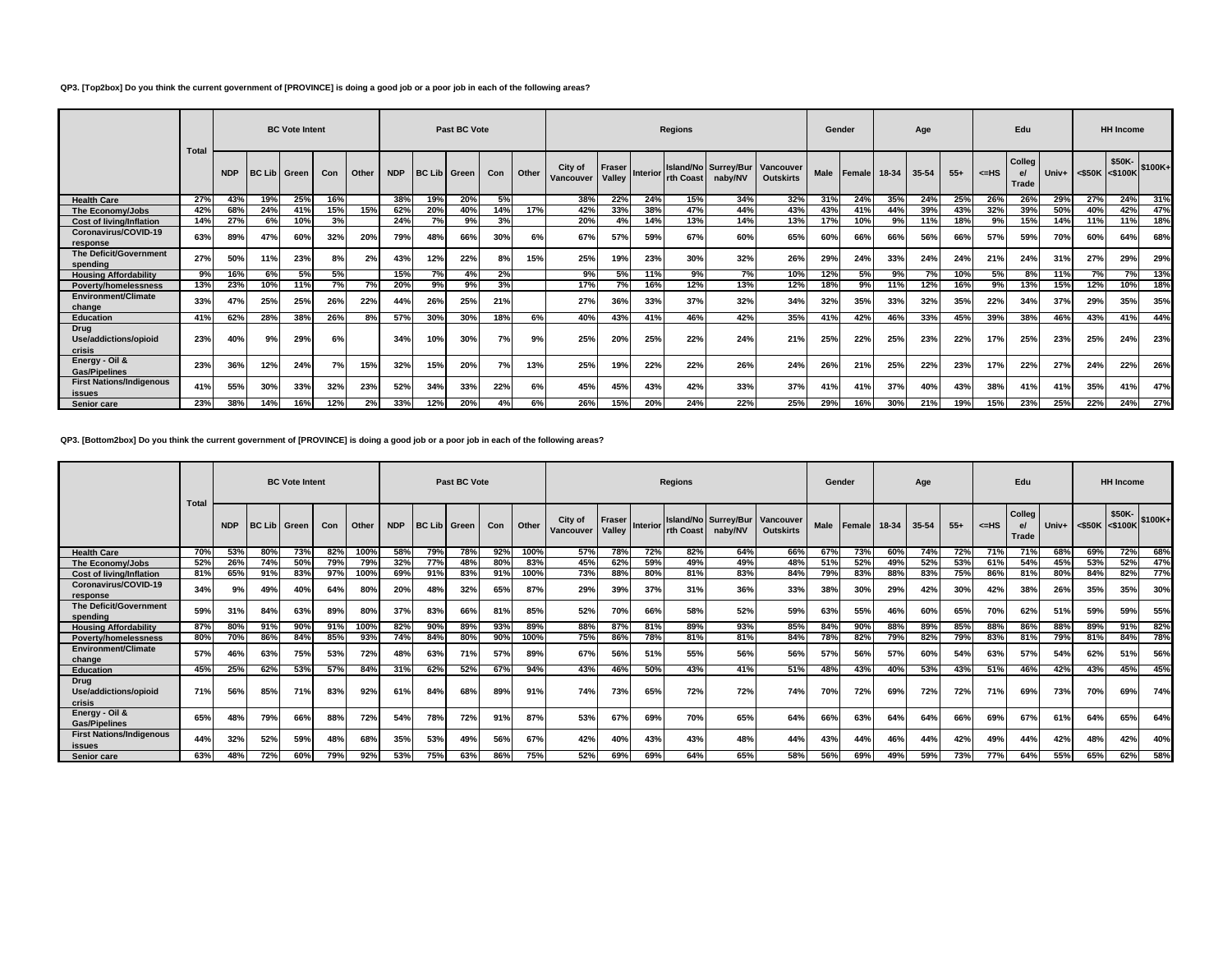## **QP3. [Health Care] Do you think the current government of [PROVINCE] is doing a good job or a poor job in each of the following areas?**

|                    |              |            |                     | <b>BC</b> Vote Intent |     |       |            |     | Past BC Vote |     |              |                      |                         |                 | Regions   |                                           |                  | Gender |                    |     | Age |       |           | Edu                   |     |                      | <b>HH Income</b> |         |
|--------------------|--------------|------------|---------------------|-----------------------|-----|-------|------------|-----|--------------|-----|--------------|----------------------|-------------------------|-----------------|-----------|-------------------------------------------|------------------|--------|--------------------|-----|-----|-------|-----------|-----------------------|-----|----------------------|------------------|---------|
|                    | <b>Total</b> | <b>NDP</b> | <b>BC Lib Green</b> |                       | Con | Other | <b>NDP</b> |     | BC Lib Green | Con | <b>Other</b> | City of<br>Vancouver | Fraser<br><b>Valley</b> | <b>Interior</b> | rth Coast | Island/No Surrey/Bur Vancouver<br>naby/NV | <b>Outskirts</b> | Male   | Female 18-34 35-54 |     |     | $55+$ | $\leq$ HS | Colleg<br>el<br>Trade |     | Univ+ <\$50K <\$100K | \$50K-           | \$100K+ |
| Very good job      |              | 2%         | 1%                  |                       |     |       | 2%         |     |              |     |              | 3%                   |                         | 1%              |           | 1%                                        | 1%               |        | 1%                 |     | 1%  |       | '%'       |                       |     | 2%                   |                  | $*$ %   |
| Good job           | 26%          | 41%        | 18%                 | 25%                   | 16% |       | 36%        | 18% | 20%          | 5%  |              | 35%                  | 22%                     | 23%             | 15%       | 33%                                       | 31%              | 29%    | 23%                | 33% | 23% | 25%   | 25%       | 25%                   | 28% | 26%                  | 23%              | 30%     |
| Poor job           | 35%          | 37%        | 33%                 | 35%                   | 24% | 29%   | 35%        | 32% | 38%          | 37% | 64%          | 30%                  | 37%                     | 35%             | 39%       | 39%                                       | 31%              | 34%    | 36%                | 37% | 38% | 32%   | 30%       | 35%                   | 37% | 38%                  | 33%              | 35%     |
| Very Poor job      | 35%          | 16%        | 47%                 | 38%                   | 58% | 71%   | 24%        | 47% | 40%          | 55% | 36%          | 27%                  | 41%                     | 38%             | 43%       | 26%                                       | 35%              | 32%    | 37%                | 23% | 36% | 41%   | 41%       | 36%                   | 31% | 31%                  | 39%              | 33%     |
| Not sure/Can't say | 3%           | 4%         | 2%                  | 2%                    | 3%  |       | 4%         |     | 2%           | 3%  |              | 5%                   |                         |                 | 3%        | 2%                                        | 2%               | 2%     | 3%                 | 5%  | 2%  | 2%    | 3%        | 3%                    | 3%  | 3%                   |                  | 1%      |
| Top2box            | 27%          | 43%        | 19%                 | 25%                   | 16% |       | 38%        | 19% | 20%          | 5%  |              | 38%                  | 22%                     | 24%             | 15%       | 34%                                       | 32%              | 31%    | 24%                | 35% | 24% | 25%   | 26%       | 26%                   | 29% | 27%                  | 24%              | 31%     |
| Bottom2box         | 70%          | 53%        | 80%                 | 73%                   | 82% | 100%  | 58%        | 79% | 78%          | 92% | 100%         | 57%                  | 78%                     | 72%             | 82%       | 64%                                       | 66%              | 67%    | 73%                | 60% | 74% | 72%   | 71%       | 71%                   | 68% | 69%                  | 72%              | 68%     |

## **QP3. [The Economy/Jobs] Do you think the current government of [PROVINCE] is doing a good job or a poor job in each of the following areas?**

|                    |       |     |       | <b>BC Vote Intent</b> |     |       |     |     | Past BC Vote     |     |       |                      |                  |                 | Regions   |                                 |     |             | Gender             |      | Age |       |               | Edu                             |       |                      | <b>HH Income</b> |     |
|--------------------|-------|-----|-------|-----------------------|-----|-------|-----|-----|------------------|-----|-------|----------------------|------------------|-----------------|-----------|---------------------------------|-----|-------------|--------------------|------|-----|-------|---------------|---------------------------------|-------|----------------------|------------------|-----|
|                    | Total |     |       | NDP BC Lib Green      | Con | Other |     |     | NDP BC Lib Green | Con | Other | City of<br>Vancouver | Fraser<br>Valley | <b>Interior</b> | rth Coast | Island/No Surrey/Bur<br>naby/NV |     | <b>Male</b> | Female 18-34 35-54 |      |     | $55+$ | ightharpoonup | Collea<br>$\mathbf{e}$<br>Trade |       | Univ+ <\$50K <\$100K | $$50K-$ \$100K+  |     |
| Very good job      | $2\%$ | 5%  | $1\%$ |                       |     |       | 4%  | 1%  |                  |     |       | 3%                   | 270              | $3\%$           | 3%        | $1\%$                           |     | $2\%$       | 2%                 | 1% I | 3%  | $2\%$ | 1%            | ە77                             | $2\%$ | $2\%$                | 2%               | 3%  |
| Good job           | 40%   | 62% | 23%   | 41%                   | 15% | 15%   | 57% | 20% | 40%              | 14% | 17%   | 39%                  | 31%              | 34%             | 45%       | 42%                             | 42% | 41%         | 39%                | 43%  | 37% | 40%   | 30%           | 36%                             | 47%   | 38%                  | 41%              | 44% |
| Poor job           | 30%   | 22% | 38%   | 26%                   | 29% | 46%   | 22% | 40% | 33%              | 31% | 16%   | 19%                  | 48%              | 33%             | 31%       | 29%                             | 26% | 29%         | 31%                | 30%  | 25% | 34%   | 36%           | 31%                             | 26%   | 30%                  | 33%              | 29% |
| Very Poor job      | 22%   | 5%  | 36%   | 24%                   | 50% | 33%   | n%  | 38% | 15%              | 50% | 67%   | 26%                  | 15%              | 26%             | 18%       | 20%                             | 22% | 22%         | 21%                | 19%  | 27% | 19%   | 25%           | 23%                             | 19%   | 24%                  | 20%              | 18% |
| Not sure/Can't say | 6%    | 6%  | 3%    | 9%                    |     | 6%    |     | 2%  | 12%              | 6%  |       | 13%                  | 5%               | 3%              | 4%        | 7%                              | 9%  | 6%          | 7%                 | 7%   | 9%  |       | 7%            | 7%                              | 5%    |                      | 5%               | 6%  |
| Top2box            | 42%   | 68% | 24%   | 41%                   | 15% | 15%   | 62% | 20% | 40%              | 14% | 17%   | 42%                  | 33%              | 38%             | 47%       | 44%                             | 43% | 43%         | 41%                | 44%  | 39% | 43%   | 32%           | 39%                             | 50%   | 40%                  | 42%              | 47% |
| Bottom2box         | 52%   | 26% | 74%   | 50%                   | 79% | 79%   | 32% | 77% | 48%              | 80% | 83%   | 45%                  | 62%              | 59%             | 49%       | 49%                             | 48% | 51%         | 52%                | 49%  | 52% | 53%   | 61%           | 54%                             | 45%   | 53%                  | 52%              | 47% |

## **QP3. [Cost of living/Inflation] Do you think the current government of [PROVINCE] is doing a good job or a poor job in each of the following areas?**

|                    |                                            |     |     | <b>BC Vote Intent</b> |     |              |     |                  | Past BC Vote |     |       |                      |                    |          | <b>Regions</b> |         |                                                    |             | Gender             |     | Age |       |        | Edu                          |               |                                                | <b>HH Income</b> |     |
|--------------------|--------------------------------------------|-----|-----|-----------------------|-----|--------------|-----|------------------|--------------|-----|-------|----------------------|--------------------|----------|----------------|---------|----------------------------------------------------|-------------|--------------------|-----|-----|-------|--------|------------------------------|---------------|------------------------------------------------|------------------|-----|
|                    | Total<br><b>NDP</b><br>BC Lib Green<br>Con |     |     |                       |     | <b>Other</b> |     | NDP BC Lib Green |              | Con | Other | City of<br>Vancouver | Fraser  <br>Valley | Interior | rth Coast      | naby/NV | Island/No Surrey/Bur Vancouver<br><b>Outskirts</b> | <b>Male</b> | Female 18-34 35-54 |     |     | $55+$ | k≕HS I | <b>Colleg</b><br>e/<br>Trade | Univ+ $\vert$ | $\cdot$   <\$50K \\ \\$50K \\ \$100K \\ \\$100 |                  |     |
| Very good job      | $1\%$                                      | 2%  |     | 1%                    |     |              | 2%  | 1%               |              |     |       |                      |                    | 1%       | 1%             | 1%      |                                                    | 1%          |                    | 1%  |     | 1% I  | 1%     | 1%                           | 1%            | 1%                                             | 1%               |     |
| Good job           | 13%                                        | 26% | 6%  | 9%                    | 3%  |              | 22% | 6%               | 9%           | 3%  |       | 19%                  | 4%                 | 13%      | 12%            | 13%     | 12%                                                | 17%         | 9%                 | 8%  | 10% | 17%   | 7%     | 14%                          | 13%           | 10%                                            | 10%              | 18% |
| Poor job           | 33%                                        | 42% | 25% | 28%                   | 20% | 8%           | 38% | 23%              | 36%          | 12% | 11%   | 25%                  | 40%                | 33%      | 37%            | 30%     | 34%                                                | 30%         | 35%                | 30% | 28% | 38%   | 28%    | 31%                          | 37%           | 30%                                            | 34%              | 36% |
| Very Poor job      | 48%                                        | 23% | 66% | 56%                   | 76% | 92%          | 32% | 68%              | 47%          | 79% | 89%   | 48%                  | 48%                | 47%      | 44%            | 53%     | 50%                                                | 49%         | 48%                | 58% | 55% | 37%   | 58%    | 50%                          | 43%           | 54%                                            | 48%              | 41% |
| Not sure/Can't say | 5%                                         | 8%  | 3%  | 6%                    | 1%  |              | 7%  | 2%               | 9%           | 6%  |       | 8%                   | 8%                 | 6%       | 6%             | 3%      | 4%                                                 | 4%          |                    | 3%  | 6%  | 6% 1  | 5%l    | 4%                           | 6%            | 5%                                             | 7%               | 5%  |
| Top2box            | 14%                                        | 27% | 6%  | 10%                   | 3%  |              | 24% | 7%               | 9%           | 3%  |       | 20%                  | 4%                 | 14%      | 13%            | 14%     | 13%                                                | 17%         | 10%                | 9%  | 11% | 18%   | 9%     | 15%                          | 14%           | 11%                                            | 11%              | 18% |
| Bottom2box         | 81%                                        | 65% | 91% | 83%                   | 97% | 100%         | 69% | 91%              | 83%          | 91% | 100%  | 73%                  | 88%                | 80%      | 81%            | 83%     | 84%                                                | 79%         | 83%                | 88% | 83% | 75%   | 86%    | 81%                          | 80%           | 84%                                            | 82%              | 77% |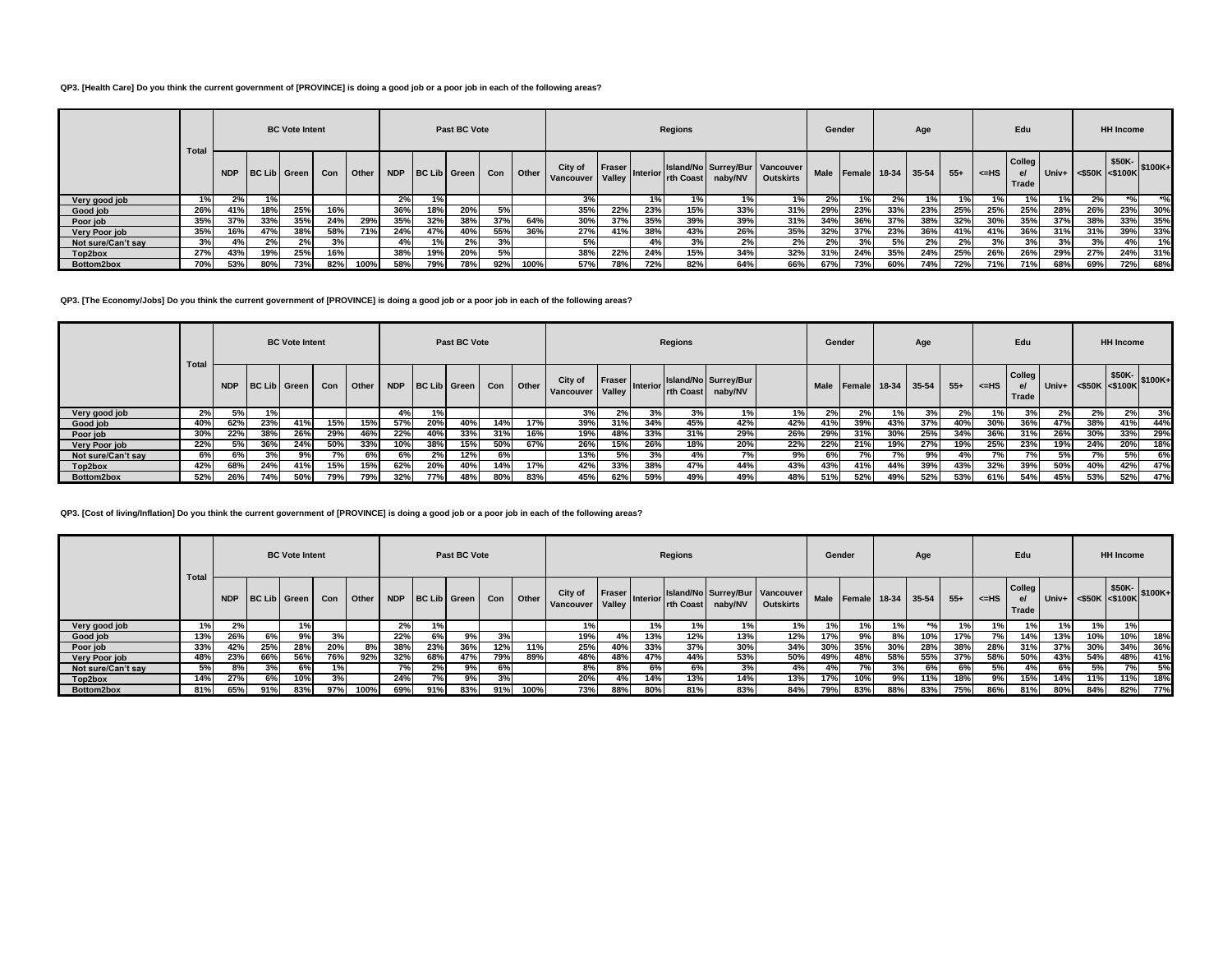## **QP3. [Coronavirus/COVID-19 response] Do you think the current government of [PROVINCE] is doing a good job or a poor job in each of the following areas?**

|                    |              |            |                  | <b>BC</b> Vote Intent |     |       |            |     | Past BC Vote |     |       |                      |                  |            | <b>Regions</b> |         |                                                    | Gender |                    |     | Age |       |            | Edu                  |     |                      | <b>HH Income</b> |         |
|--------------------|--------------|------------|------------------|-----------------------|-----|-------|------------|-----|--------------|-----|-------|----------------------|------------------|------------|----------------|---------|----------------------------------------------------|--------|--------------------|-----|-----|-------|------------|----------------------|-----|----------------------|------------------|---------|
|                    | <b>Total</b> | <b>NDP</b> | BC Lib Green Con |                       |     | Other | <b>NDP</b> |     | BC Lib Green | Con | Other | City of<br>Vancouver | Fraser<br>Valley | Interior I | rth Coast      | naby/NV | Island/No Surrey/Bur Vancouver<br><b>Outskirts</b> | Male   | Female 18-34 35-54 |     |     | $55+$ | $\leq$ -HS | Colleg<br>e<br>Trade |     | Univ+ <\$50K <\$100K | \$50K-           | \$100K+ |
| Very good job      | 16%          | 31%        |                  | 9%                    | 8%  |       | 22%        | 10% | 13%          | 5%  |       | 16%                  | 14%              |            | 17%            | 13%     | 18%                                                | 17%    | 16%                | 16% | 17% | 15%   | 7%         | 15%                  | 20% | 13%                  | 18%              | 18%     |
| Good job           | 47%          | 59%        | 40%              | 51%                   | 25% | 20%   | 56%        | 38% | 53%          | 24% | 6%    | 51%                  | 43%              | 43%        | 50%            | 47%     | 46%                                                | 44%    | 50%                | 49% | 40% | 51%   | 50%        | 44%                  | 50% | 47%                  | 45%              | 50%     |
| Poor job           | 17%          | 8%         | 24%              | 16%                   | 22% | 34%   | 12%        | 22% | 15%          | 20% | 26%   | 11%                  | 20%              | 16%        | 15%            | 22%     | 20%                                                | 21%    | 13%                | 16% | 21% | 14%   | 22%        | 18%                  | 14% | 19%                  | 17%              | 14%     |
| Very Poor job      | 17%          | 1%         | 25%              | 24%                   | 41% | 45%   | 8%         | 26% | 17%          | 44% | 61%   | 18%                  | 19%              | 21%        | 17%            | 14%     | 13%                                                | 17%    | 16%                | 13% | 21% | 16%   | 19%        | 20%                  | 13% | 17%                  | 17%              | 16%     |
| Not sure/Can't say | 3%           | 1%         | 4%               |                       | 4%  |       | 1%         | 5%  | 2%           | 6%  |       | 4%                   | 4%               |            | 2%             | 4%      | 2%                                                 | 2%     | 4%                 | 5%  | 1%  | 3%    | 2%         | 3%                   | 4%  | 5%                   | 2%               | 2%      |
| Top2box            | 63%          | 89%        | 47%              | 60%                   | 32% | 20%   | 79%        | 48% | 66%          | 30% | 6%    | 67%                  | 57%              | 59%        | 67%            | 60%     | 65%                                                | 60%    | 66%                | 66% | 56% | 66%   | 57%        | 59%                  | 70% | 60%                  | 64%              | 68%     |
| Bottom2box         | 34%          |            | 49%              | 40%                   | 64% |       | 20%        | 48% | 32%          | 65% | 87%   | 29%                  | 39%              | 37%        | 31%            | 36%     | 33%                                                | 38%    | 30%                | 29% | 42% | 30%   | 42%        | 38%                  | 26% | 35%                  | 35%              | 30%     |

**QP3. [The Deficit/Government spending] Do you think the current government of [PROVINCE] is doing a good job or a poor job in each of the following areas?**

|                    |              |            |       | <b>BC Vote Intent</b> |     |              |      |     | Past BC Vote     |     |       |                      |                  |                       | Regions   |         |                                                    | Gender |      |     | Age                     |       |      | Edu                                    |       |                                                                                          | <b>HH Income</b> |     |
|--------------------|--------------|------------|-------|-----------------------|-----|--------------|------|-----|------------------|-----|-------|----------------------|------------------|-----------------------|-----------|---------|----------------------------------------------------|--------|------|-----|-------------------------|-------|------|----------------------------------------|-------|------------------------------------------------------------------------------------------|------------------|-----|
|                    | <b>Total</b> | <b>NDP</b> |       | BC Lib   Green        | Con | <b>Other</b> |      |     | NDP BC Lib Green | Con | Other | City of<br>Vancouver | Fraser<br>Valley | Interior <sup>1</sup> | rth Coast | naby/NV | Island/No Surrey/Bur Vancouver<br><b>Outskirts</b> |        |      |     | Male Female 18-34 35-54 | $55+$ | <=HS | <b>Colleg</b><br>$\mathbf{e}$<br>Trade |       | $\begin{array}{ c c c c }\n\hline\n\text{Univ+} & & $50K$ & $50K$ \end{array}$ \\\$100K+ |                  |     |
| Very good job      |              | $3\%$      | $1\%$ |                       |     |              | 2% I | 1%  |                  |     |       |                      | $2\%$            | 2%                    | l%l       |         | 2%                                                 | 2%     | 1% I | 2%  | 2%                      |       |      | $1\%$                                  | $2\%$ |                                                                                          | 2%               | 1%  |
| Good job           | 25%          | 47%        | 10%   | 23%                   | 8%  | 2%           | 41%  | 11% | 22%              | 8%  | 15%   | 23%                  | 18%              | 22%                   | 29%       | 32%     | 24%                                                | 28%    | 23%  | 31% | 23%                     | 24%   | 21%  | 23%                                    | 29%   | 27%                                                                                      | 27%              | 28% |
| Poor job           | 30%          | 22%        | 40%   | 33%                   | 36% | 21%          | 24%  | 34% | 39%              | 17% | 11%   | 29%                  | 34%              | 33%                   | 32%       | 28%     | 25%                                                | 32%    | 29%  | 23% | 28%                     | 37%   | 33%  | 31%                                    | 29%   | 28%                                                                                      | 30%              | 33% |
| Very Poor job      | 29%          | 9%         | 44%   | 30%                   | 53% | 59%          | 14%  | 49% | 27%              | 65% | 74%   | 23%                  | 35%              | 33%                   | 26%       | 25%     | 34%                                                | 31%    | 26%  | 24% | 33%                     | 29%   | 37%  | 32%                                    | 22%   | 31%                                                                                      | 29%              | 22% |
| Not sure/Can't sav | 15%          | 19%        | 5%    | 14%                   | 3%  | 19%          | 20%  | 5%  | 12%              | 11% |       | 24%                  | 11%              | 10%                   | 12%       | 15%     | 15%                                                | 8%     | 21%  | 20% | 15%                     | 10%   | 10%  | 14%                                    | 18%   | 14%                                                                                      | 12%              | 16% |
| Top2box            | 27%          | 50%        | 11%   | 23%                   | 8%  | 2%1          | 43%  | 12% | 22%              | 8%  | 15%   | 25%                  | 19%              | 23%                   | 30%       | 32%     | 26%                                                | 29%    | 24%  | 33% | 24%                     | 24%   | 21%  | 24%                                    | 31%   | 27%                                                                                      | 29%              | 29% |
| Bottom2box         | 59%          | 31%        | 84%   | 63%                   | 89% | 80%          | 37%  | 83% | 66%              | 81% | 85%   | 52%                  | 70%              | 66%                   | 58%       | 52%     | 59%                                                | 63%    | 55%  | 46% | 60%                     | 65%   | 70%  | 62%                                    | 51%   | 59%                                                                                      | 59%              | 55% |

**QP3. [Housing Affordability] Do you think the current government of [PROVINCE] is doing a good job or a poor job in each of the following areas?**

|                    | Total |     |     | <b>BC Vote Intent</b> |     |      |     |     | Past BC Vote                 |     |         |                             |        |          | <b>Regions</b>  |         |                                                    | Gender      |      |     | Age                     |        |         | Edu             |     |                                                        | <b>HH Income</b>                |      |
|--------------------|-------|-----|-----|-----------------------|-----|------|-----|-----|------------------------------|-----|---------|-----------------------------|--------|----------|-----------------|---------|----------------------------------------------------|-------------|------|-----|-------------------------|--------|---------|-----------------|-----|--------------------------------------------------------|---------------------------------|------|
|                    |       |     |     | NDP BC Lib Green      | Con |      |     |     | Other   NDP   BC Lib   Green | Con | Other I | City of<br>Vancouver Valley | Fraser | Interior | <b>In Coast</b> | naby/NV | Island/No Surrey/Bur Vancouver<br><b>Outskirts</b> |             |      |     | Male Female 18-34 35-54 | $55+$  | $<$ =HS | Collea<br>Trade |     | Univ+ $\left  \right $ <\$50K $\left  \right $ <\$100K | $$50K-$ \$100K+                 |      |
| Very good job      |       | 1%  | 1%  |                       |     |      | 1%  |     |                              |     |         |                             |        | 2%       |                 |         |                                                    | $^{\prime}$ |      |     | 1%                      | $*$ 0/ |         | $*$ %           | 1%  | 1%                                                     | $*$ <sup>0</sup> / <sub>0</sub> | 1%   |
| Good job           | 8%    | 15% | 5%  | 5%                    | 5%  |      | 14% | 7%  | 4%                           | 2%  |         | 9%                          | 5%     | 10%      | 9%              | 7%      | 10%                                                | 12%         | 5%   | 9%  | 6%                      | 9%     | 5%      | 8%              | 10% | 6%                                                     | 7%                              | 13%  |
| Poor job           | 34%   | 45% | 29% | 25%                   | 18% | 9%   | 40% | 25% | 33%                          | 13% | 15%     | 33%                         | 36%    | 31%      | 42%             | 36%     | 23%                                                | 32%         | 36%  | 22% | 30%                     | 44%    | 24%     | 35%             | 37% | 29%                                                    | 40%                             | 34%  |
| Very Poor job      | 53%   | 35% | 63% | 65%                   | 73% | 91%  | 42% | 65% | 56%                          | 80% | 74%     | 55%                         | 51%    | 50%      | 47%             | 57%     | 62%                                                | 52%         | 54%  | 66% | 59%                     | 41%    | 64%     | 52%             | 50% | 60%                                                    | 51%                             | 48%  |
| Not sure/Can't sav | 4%    | 4%  | 3%  | 4%                    | 4%  |      | 3%  | 3%  | 7%                           | 6%  | 11%     | 4%                          | 8%     | 8%       | 2%              |         | 5%                                                 | 4%          | 4%   | 3%  | 3%                      | 5%     | 7%      |                 | 2%  | 4%                                                     | 2%                              | 5% b |
| Top2box            | 9%    | 16% | 6%  | 5%                    | 5%  |      | 15% | 7%  | 4%                           | 2%  |         | 9%                          | 5%     | 11%      | 9%              | 7%      | 10%                                                | 12%         | 5% l | 9%  | 7%                      | 10%    | 5%      |                 | 11% |                                                        | 7%                              | 13%  |
| Bottom2box         | 87%   | 80% | 91% | 90%                   | 91% | 100% | 82% | 90% | 89%                          | 93% | 89%     | 88%                         | 87%    | 81%      | 89%             | 93%     | 85%                                                | 84%         | 90%  | 88% | 89%                     | 85%    | 88%     | 86%             | 88% | 89%                                                    | 91%                             | 82%  |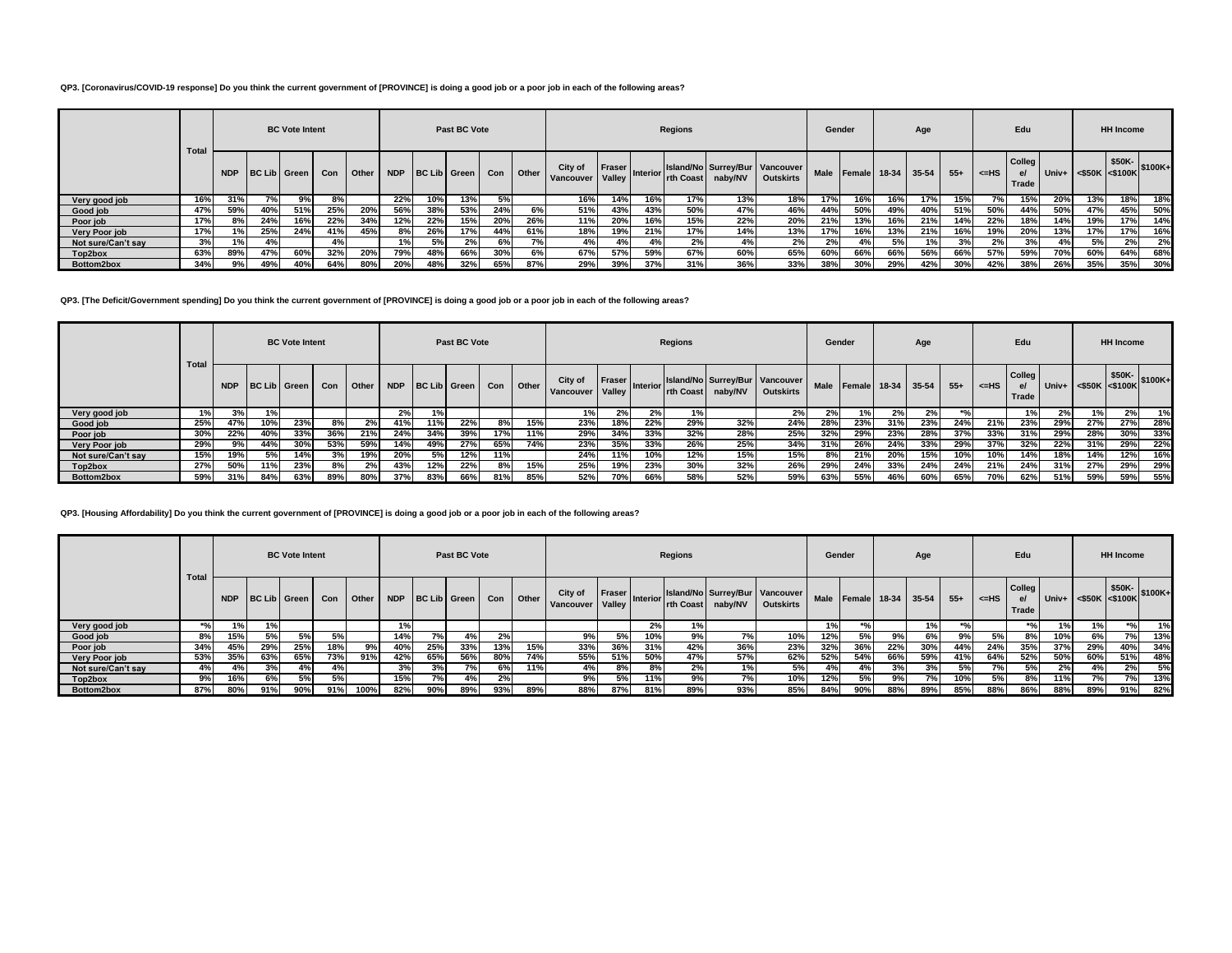## **QP3. [Poverty/homelessness] Do you think the current government of [PROVINCE] is doing a good job or a poor job in each of the following areas?**

|                    |              |            |                     | <b>BC</b> Vote Intent |     |       |            |     | Past BC Vote |     |              |                      |                  |                 | Regions   |                                           |                  | Gender |                    |     | Age |       |           | Edu                   |     |                      | <b>HH Income</b> |         |
|--------------------|--------------|------------|---------------------|-----------------------|-----|-------|------------|-----|--------------|-----|--------------|----------------------|------------------|-----------------|-----------|-------------------------------------------|------------------|--------|--------------------|-----|-----|-------|-----------|-----------------------|-----|----------------------|------------------|---------|
|                    | <b>Total</b> | <b>NDP</b> | <b>BC Lib Green</b> |                       | Con | Other | <b>NDP</b> |     | BC Lib Green | Con | <b>Other</b> | City of<br>Vancouver | Fraser<br>Valley | <b>Interior</b> | rth Coast | Island/No Surrey/Bur Vancouver<br>naby/NV | <b>Outskirts</b> | Male   | Female 18-34 35-54 |     |     | $55+$ | $\leq$ HS | Colleg<br>el<br>Trade |     | Univ+ <\$50K <\$100K | \$50K-           | \$100K+ |
| Very good job      |              | 1%         |                     | 3%                    |     |       | 1%         |     | 3%           |     |              | 2%                   |                  | 2%              |           |                                           |                  |        | 1%                 |     | 1%  |       | 3% l      |                       |     | 2%                   |                  | 1%      |
| Good job           | 13%          | 22%        | 9%                  | 7%                    | 7%  |       | 19%        | 9%  | 6%           | 3%  |              | 15%                  |                  | 15%             | 12%       | 13%                                       | 12%              | 17%    | 8%                 | 10% | 11% | 15%   | 6%        | 13%                   | 15% | 10%                  | 10%              | 17%     |
| Poor job           | 39%          | 47%        | 34%                 | 36%                   | 26% | 31%   | 44%        | 31% | 43%          | 25% | 31%          | 32%                  | 48%              | 38%             | 39%       | 40%                                       | 41%              | 36%    | 41%                | 39% | 36% | 41%   | 31%       | 38%                   | 43% | 35%                  | 43%              | 40%     |
| Very Poor job      | 42%          | 24%        | 53%                 | 48%                   | 59% | 62%   | 31%        | 53% | 38%          | 65% | 69%          | 44%                  | 38%              | 40%             | 42%       | 41%                                       | 43%              | 41%    | 41%                | 41% | 46% | 38%   | 52%       | 43%                   | 36% | 46%                  | 41%              | 38%     |
| Not sure/Can't say | 6%           | 6%         | 4%                  | 6%                    | 8%  |       | 5%         | 7%  | 11%          | 7%  |              | 7%                   | 8%               | 6%              | 70/       | 6%                                        | 5%               |        | 9%                 | 9%  | 6%  | 5%    | 8%        | 6%                    | 6%  | 7%                   | 6%               | 4%      |
| Top2box            | 13%          | 23%        | 10%                 | 11%                   | 7%  | 7%    | 20%        | 9%  | 9%           | 3%  |              | 17%                  | 7%               |                 | 12%       | 13%                                       | 12%              | 18%    | 9%                 | 11% | 12% | 16%   | 9%        | 13%                   | 15% | 12%                  | 10%              | 18%     |
| Bottom2box         | 80%          | 70%        | 86%                 | 84%                   | 85% | 93%   | 74%        | 84% | 80%          | 90% | 100%         | 75%                  | 86%              | 78%             | 81%       | 81%                                       | 84%              | 78%    | 82%                | 79% | 82% | 79%   | 83%       | 81%                   | 79% | 81%                  | 84%              | 78%     |

**QP3. [Environment/Climate change] Do you think the current government of [PROVINCE] is doing a good job or a poor job in each of the following areas?**

|                    |              | <b>BC Vote Intent</b><br>BC Lib Green<br><b>NDP</b><br>Con Other<br>$2\%$<br>$2\%$<br>$4\%$ |     |     |     |     |     |     | Past BC Vote     |     |       |                      |                  |                       | Regions   |         |                                                    | Gender |     |     | Age                     |       |       | Edu                                    |       |                                                                                          | <b>HH Income</b> |     |
|--------------------|--------------|---------------------------------------------------------------------------------------------|-----|-----|-----|-----|-----|-----|------------------|-----|-------|----------------------|------------------|-----------------------|-----------|---------|----------------------------------------------------|--------|-----|-----|-------------------------|-------|-------|----------------------------------------|-------|------------------------------------------------------------------------------------------|------------------|-----|
|                    | <b>Total</b> |                                                                                             |     |     |     |     |     |     | NDP BC Lib Green | Con | Other | City of<br>Vancouver | Fraser<br>Valley | Interior <sup>1</sup> | rth Coast | naby/NV | Island/No Surrey/Bur Vancouver<br><b>Outskirts</b> |        |     |     | Male Female 18-34 35-54 | $55+$ | <=HS  | <b>Colleg</b><br>$\mathbf{e}$<br>Trade |       | $\begin{array}{ c c c c }\n\hline\n\text{Univ+} & & $50K$ & $50K$ \end{array}$ \\\$100K+ |                  |     |
| Very good job      | 3%           |                                                                                             |     |     |     | 6%  | 4%  | 4%  |                  |     |       |                      |                  | 2%                    | 2%        | 2%      |                                                    | 2%     | 3%  | 2%  | 4%                      | $2\%$ | $2\%$ | $3\%$                                  | $2\%$ |                                                                                          | 4%               | 4%  |
| Good job           | 31%          | 43%                                                                                         | 23% | 22% | 24% | 16% | 40% | 22% | 25%              | 21% |       | 26%                  | 35%              | 31%                   | 34%       | 31%     | 27%                                                | 30%    | 32% | 31% | 28%                     | 33%   | 21%   | 31%                                    | 34%   | 28%                                                                                      | 31%              | 32% |
| Poor job           | 38%          | 40%                                                                                         | 37% | 43% | 21% | 34% | 37% | 34% | 49%              | 26% | 57%   | 44%                  | 45%              | 29%                   | 34%       | 43%     | 40%                                                | 40%    | 36% | 42% | 40%                     | 34%   | 39%   | 38%                                    | 38%   | 43%                                                                                      | 37%              | 36% |
| Very Poor job      | 19%          | 6%                                                                                          | 26% | 32% | 32% | 38% | 11% | 29% | 22%              | 31% | 33%   | 23%                  | 11%              | 22%                   | 21%       | 13%     | 17%                                                | 16%    | 20% | 15% | 19%                     | 20%   | 24%   | 19%                                    | 15%   | 19%                                                                                      | 14%              | 20% |
| Not sure/Can't sav | 10%          | 7%                                                                                          | 12% |     | 21% | 6%  | 8%  | 11% | 4%               | 21% | 11%   | 6%                   | 8%               | 16%                   | 9%        | 11%     | 10%                                                | 11%    | 9%  | 10% | 9%                      | 11%   | 15%   | 9%                                     | 10%   | 9%                                                                                       | 13%              | 9%  |
| Top2box            | 33%          | 47%                                                                                         | 25% | 25% | 26% | 22% | 44% | 26% | 25%              | 21% |       | 27%                  | 36%              | 33%                   | 37%       | 32%     | 34%                                                | 32%    | 35% | 33% | 32%                     | 35%   | 22%   | 34%                                    | 37%   | 29%                                                                                      | 35%              | 35% |
| Bottom2box         | 57%          | 46%                                                                                         | 63% | 75% | 53% | 72% | 48% | 63% | 71%              | 57% | 89%   | 67%                  | 56%              | 51%                   | 55%       | 56%     | 56%                                                | 57%    | 56% | 57% | 60%                     | 54%   | 63%   | 57%                                    | 54%   | 62%                                                                                      | 51%              | 56% |

# **QP3. [Education] Do you think the current government of [PROVINCE] is doing a good job or a poor job in each of the following areas?**

|                    | Total |            |     | <b>BC Vote Intent</b> |     |         |     |                  | Past BC Vote |     |       |                      |                         |                 | Regions |                   |                                                    |     | Gender                  |     | Age |       |      | Edu                     |     |                        | <b>HH Income</b> |                 |
|--------------------|-------|------------|-----|-----------------------|-----|---------|-----|------------------|--------------|-----|-------|----------------------|-------------------------|-----------------|---------|-------------------|----------------------------------------------------|-----|-------------------------|-----|-----|-------|------|-------------------------|-----|------------------------|------------------|-----------------|
|                    |       | <b>NDP</b> |     | <b>BC Lib Green</b>   | Con | l Other |     | NDP BC Lib Green |              | Con | Other | City of<br>Vancouver | <b>Fraser</b><br>Valley | <b>Interior</b> |         | rth Coast naby/NV | Island/No Surrey/Bur Vancouver<br><b>Outskirts</b> |     | Male Female 18-34 35-54 |     |     | $55+$ | <=HS | Colleg  <br>e/<br>Trade |     | $Univ+$ <\$50K <\$100K |                  | $$50K-$ \$100K+ |
| Very good job      | 2%    | 3%         | 1%  |                       | 1%  |         | 2%  | 1%               |              | 2%  |       | 3%                   |                         | 3%              | 2%      |                   | 1%                                                 | 3%  | 1% l                    | 3%  | 2%  |       |      | 1%                      | 2%  | 2%                     | 1%               | 1%              |
| Good job           | 40%   | 60%        | 27% | 38%                   | 26% | 8%      | 55% | 29%              | 30%          | 15% | 6%    | 37%                  | 43%                     | 38%             | 44%     | 42%               | 34%                                                | 38% | 42%                     | 43% | 32% | 44%   | 39%  | 36%                     | 44% | 41%                    | 40%              | 43%             |
| Poor job           | 28%   | 20%        | 38% | 34%                   | 24% | 25%     | 22% | 35%              | 34%          | 33% | 44%   | 22%                  | 31%                     | 30%             | 30%     | 24%               | 35%                                                | 30% | 27%                     | 27% | 32% | 27%   | 36%  | 27%                     | 27% | 32%                    | 27%              | 26%             |
| Very Poor job      | 17%   | 5%         | 24% | 20%                   | 33% | 59%     | 9%  | 28%              | 17%          | 34% | 50%   | 22%                  | 16%                     | 20%             | 12%     | 16%               | 17%                                                | 18% | 16%                     | 13% | 21% | 16%   | 15%  | 20%                     | 15% | 11%                    | 17%              | 19%             |
| Not sure/Can't sav | 13%   | 12%        | 9%  | 9%                    | 17% | 8%      | 12% | 8%               | 18%          | 16% |       | 17%                  | 11%                     | 9%              | 12%     | 17%               | 14%                                                | 11% | 15%                     | 14% | 14% | 12%   | 10%  | 16%                     | 12% | 14%                    | 15%              | 11%             |
| Top2box            | 41%   | 62%        | 28% | 38%                   | 26% | 8%      | 57% | 30%              | 30%          | 18% | 6%    | 40%                  | 43%                     | 41%             | 46%     | 42%               | 35%                                                | 41% | 42%                     | 46% | 33% | 45%   | 39%  | 38%                     | 46% | 43%                    | 41%              | 44%             |
| Bottom2box         | 45%   | 25%        | 62% | 53%                   | 57% | 84%     | 31% | 62%              | 52%          | 67% | 94%   | 43%                  | 46%                     | 50%             | 43%     | 41%               | 51%                                                | 48% | 43%                     | 40% | 53% | 43%   | 51%  | 46%                     | 42% | 43%                    | 45%              | 45%             |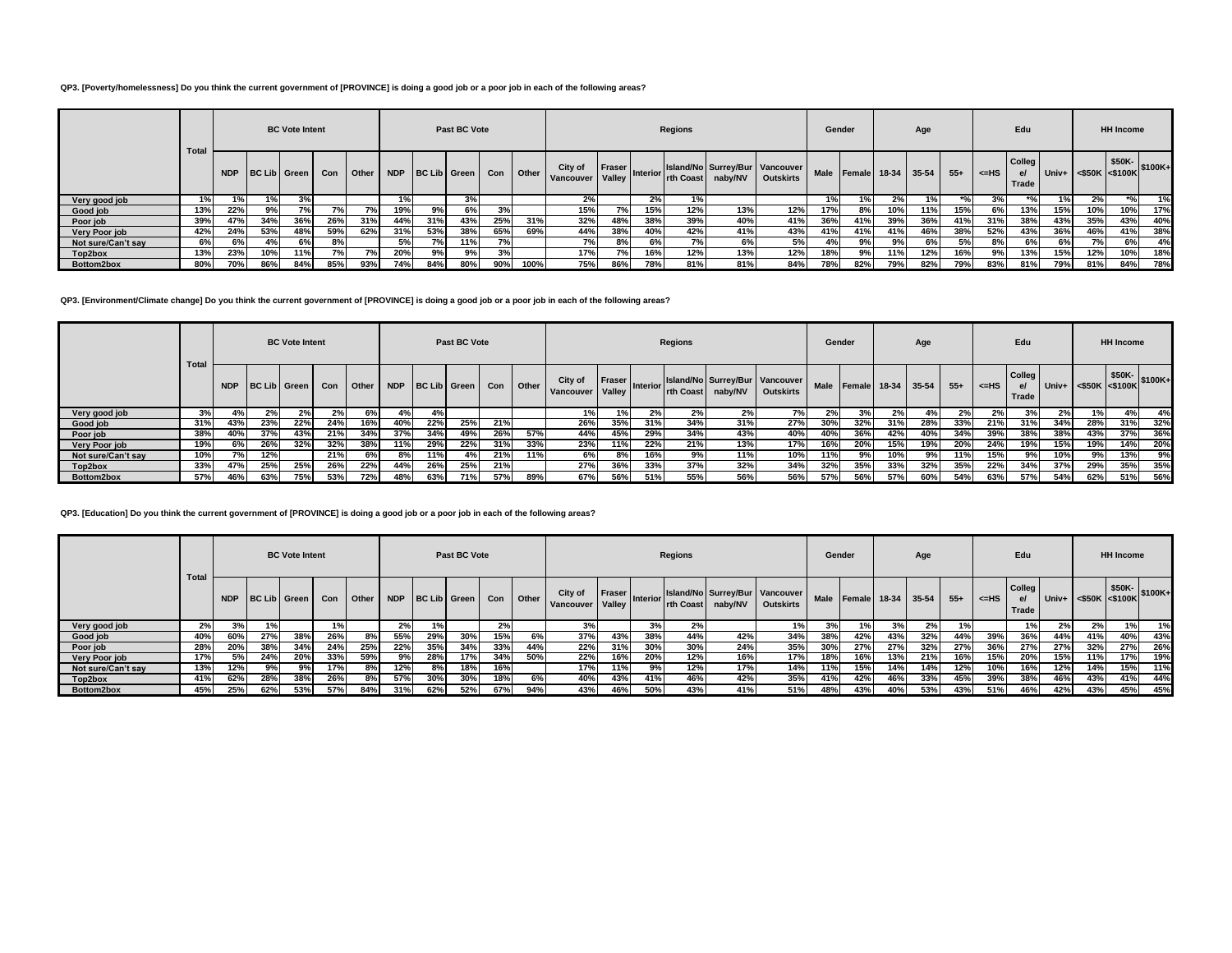#### **QP3. [Drug Use/addictions/opioid crisis] Do you think the current government of [PROVINCE] is doing a good job or a poor job in each of the following areas?**

 $\overline{a}$ 

|                    |              |            |                  | <b>BC</b> Vote Intent |     |       |            |     | Past BC Vote |     |       |                      |                  |                 | <b>Regions</b> |         |                                                    | Gender      |                    |     | Age |       |        | Edu                  |     |                      | <b>HH Income</b> |         |
|--------------------|--------------|------------|------------------|-----------------------|-----|-------|------------|-----|--------------|-----|-------|----------------------|------------------|-----------------|----------------|---------|----------------------------------------------------|-------------|--------------------|-----|-----|-------|--------|----------------------|-----|----------------------|------------------|---------|
|                    | <b>Total</b> | <b>NDP</b> | BC Lib Green Con |                       |     | Other | <b>NDP</b> |     | BC Lib Green | Con | Other | City of<br>Vancouver | Fraser<br>Valley | <b>Interior</b> | rth Coast      | naby/NV | Island/No Surrey/Bur Vancouver<br><b>Outskirts</b> | <b>Male</b> | Female 18-34 35-54 |     |     | $55+$ | $=$ HS | Colleg<br>e<br>Trade |     | Univ+ <\$50K <\$100K | \$50K-           | \$100K+ |
| Very good job      |              | 2%         | $*$ 0.           |                       |     |       | 2%         |     |              | 3%  |       | 2%                   |                  | 1%              | 2%             | 1%      |                                                    |             | 1%                 | 2%  | 1%  |       |        | $1\%$                |     | 2%                   |                  | 1%      |
| Good job           | 22%          | 37%        | 9%               | 29%                   | 6%  |       | 32%        | 10% | 30%          |     | 9%    | 23%                  | 20%              | 24%             | 20%            | 24%     | 21%                                                | 24%         | 21%                | 24% | 23% | 21%   | 17%    | 24%                  | 22% | 23%                  | 23%              | 22%     |
| Poor job           | 30%          | 35%        | 27%              | 30%                   | 17% | 32%   | 32%        | 26% | 29%          | 23% | 37%   | 30%                  | 29%              | 27%             | 29%            | 31%     | 34%                                                | 28%         | 31%                | 28% | 26% | 34%   | 29%    | 26%                  | 35% | 29%                  | 31%              | 31%     |
| Very Poor job      | 41%          | 21%        | 58%              | 41%                   | 66% | 60%   | 30%        | 58% | 39%          | 65% | 54%   | 44%                  | 44%              | 37%             | 43%            | 41%     | 40%                                                | 42%         | 40%                | 41% | 46% | 38%   | 42%    | 44%                  | 38% | 40%                  | 38%              | 43%     |
| Not sure/Can't say | 6%           | 4%         | 6%               |                       | 11% | 8%    | 5%l        | 6%  | 2%           | 5%  |       | 2%                   |                  |                 | 6%             | 4%      | 5% l                                               |             | 7%                 | 6%  | 5%  | 6%    | 12%    | 5%                   | 4%  | 5%                   | 7%               | 3%      |
| Top2box            | 23%          | 40%        | 9%               | 29%                   | 6%  |       | 34%        | 10% | 30%          | 7%  | 9%    | 25%                  | 20%              | 25%             | 22%            | 24%     | 21%                                                | 25%         | 22%                | 25% | 23% | 22%   | 17%    | 25%                  | 23% | 25%                  | 24%              | 23%     |
| Bottom2box         | 71%          | 56%        | 85%              | 71%                   | 83% | 92%   | 61%        | 84% | 68%          | 89% | 91%   | 74%                  | 73%              | 65%             | 72%            | 72%     | 74%                                                | 70%         | 72%                | 69% | 72% | 72%   | 71%    | 69%                  | 73% | 70%                  | 69%              | 74%     |

**QP3. [Energy - Oil & Gas/Pipelines] Do you think the current government of [PROVINCE] is doing a good job or a poor job in each of the following areas?**

|                      |       |       |     | <b>BC Vote Intent</b> |     |       |       |     | Past BC Vote     |      |              |                      |                         |                       | Regions   |         |                                                    | Gender |                         |     | Age |       |      | Edu                     |     |                                                                  | <b>HH Income</b> |     |
|----------------------|-------|-------|-----|-----------------------|-----|-------|-------|-----|------------------|------|--------------|----------------------|-------------------------|-----------------------|-----------|---------|----------------------------------------------------|--------|-------------------------|-----|-----|-------|------|-------------------------|-----|------------------------------------------------------------------|------------------|-----|
|                      | Total |       |     | NDP BC Lib Green      | Con | Other |       |     | NDP BC Lib Green | Con  | <b>Other</b> | City of<br>Vancouver | <b>Fraser</b><br>Valley | Interior <sup>1</sup> | rth Coast | naby/NV | Island/No Surrey/Bur Vancouver<br><b>Outskirts</b> |        | Male Female 18-34 35-54 |     |     | $55+$ | <=HS | Colleg  <br>e/<br>Trade |     | $\frac{1}{2}$ Univ+ $\left  \frac{1}{250K} \right $ \times S100K |                  |     |
| Very good job        | $2\%$ | $2\%$ | 2%  | 3%                    |     |       | $2\%$ | 1%  | 3%               |      |              | 2%                   |                         | 2%                    | ا %ا      | 1%      | 3%                                                 |        | $2\%$                   | 2%  | 2%  | l % I | ە"د  |                         | 1%  | 3%                                                               | 1%               | 2%  |
| Good job             | 22%   | 34%   | 10% | 21%                   |     | 15%   | 30%   | 13% | 16%              | 7% l | 13%          | 22%                  | 19%                     | 20%                   | 21%       | 26%     | 21%                                                | 24%    | 19%                     | 22% | 20% | 23%   | 14%  | 21%                     | 26% | 21%                                                              | 21%              | 24% |
| Poor job             | 33%   | 31%   | 33% | 27%                   | 42% | 11%   | 34%   | 31% | 37%              | 27%  | 30%          | 26%                  | 34%                     | 34%                   | 37%       | 30%     | 33%                                                | 30%    | 35%                     | 35% | 31% | 32%   | 32%  | 31%                     | 34% | 33%                                                              | 34%              | 32% |
| <b>Very Poor job</b> | 32%   | 16%   | 47% | 40%                   | 46% | 61%   | 20%   | 47% | 35%              | 64%  | 57%          | 27%                  | 33%                     | 35%                   | 33%       | 35%     | 31%                                                | 35%    | 29%                     | 29% | 33% | 34%   | 37%  | 36%                     | 27% | 31%                                                              | 31%              | 32% |
| Not sure/Can't say   | 12%   | 16%   | 8%  | 10%                   | 5%  | 13%   | 14%   | 7%  | 9%               | 2%   |              | 22%                  | 14%                     | 9%                    | 8%        | 9%      | 12%                                                | 8%     | 16%                     | 11% | 14% | 11%   | 14%  | 11%                     | 12% | 12%                                                              | 12%              | 10% |
| Top2box              | 23%   | 36%   | 12% | 24%                   | 7%  | 15%   | 32%   | 15% | 20%              | 7%   | 13%          | 25%                  | 19%                     | 22%                   | 22%       | 26%     | 24%                                                | 26%    | 21%                     | 25% | 22% | 23%   | 17%  | 22%                     | 27% | 24%                                                              | 22%              | 26% |
| Bottom2box           | 65%   | 48%   | 79% | 66%                   | 88% | 72%   | 54%   | 78% | 72%              | 91%  | 87%          | 53%                  | 67%                     | 69%                   | 70%       | 65%     | 64%                                                | 66%    | 63%                     | 64% | 64% | 66%   | 69%  | 67%                     | 61% | 64%                                                              | 65%              | 64% |

**QP3. [First Nations/Indigenous issues] Do you think the current government of [PROVINCE] is doing a good job or a poor job in each of the following areas?**

|                    | Total | <b>BC Vote Intent</b><br><b>BC Lib   Green</b><br><b>NDP</b><br>Con<br>3%<br>2%<br>9%<br>28%<br>46%<br>27%<br>31%<br>20%<br>22%<br>28%<br>38% |     |     |     |         |     |     | Past BC Vote     |     |       |                      |                  |                 | Regions |                   |                                                      | Gender      |        |     | Age           |       |      | Edu                     |     |                                                  | <b>HH Income</b> |     |
|--------------------|-------|-----------------------------------------------------------------------------------------------------------------------------------------------|-----|-----|-----|---------|-----|-----|------------------|-----|-------|----------------------|------------------|-----------------|---------|-------------------|------------------------------------------------------|-------------|--------|-----|---------------|-------|------|-------------------------|-----|--------------------------------------------------|------------------|-----|
|                    |       |                                                                                                                                               |     |     |     | Other I |     |     | NDP BC Lib Green | Con | Other | City of<br>Vancouver | Fraser<br>Valley | <b>Interior</b> |         | rth Coast naby/NV | Island/No Surrey/Bur   Vancouver<br><b>Outskirts</b> | <b>Male</b> | Female |     | $18-34$ 35-54 | $55+$ | <=HS | Colleg  <br>e/<br>Trade |     | V Univ+ $\Big $ <\$50K \eft(\$100K) \eft(\$100K) |                  |     |
| Very good job      | 5%    |                                                                                                                                               |     |     |     | 13%     | 8%  | 4%  | 2%               |     |       | 2%                   | 8%               | 5%              | 6%      | 4%                | 7%                                                   |             | 7%     | 4%  | 7%            |       | 2%   | 6%                      | 5%  |                                                  | 4%               | 6%  |
| Good job           | 36%   |                                                                                                                                               |     |     |     |         | 44% | 30% | 31%              | 22% | 6%    | 43%                  | 37%              | 38%             | 37%     | 29%               | 31%                                                  | 37%         | 35%    | 33% | 33%           | 39%   | 36%  | 35%                     | 36% | 31%                                              | 37%              | 40% |
| Poor job           | 26%   |                                                                                                                                               |     |     |     | 28%     | 24% | 28% | 36%              | 19% | 18%   | 24%                  | 26%              | 23%             | 26%     | 31%               | 28%                                                  | 27%         | 26%    | 31% | 24%           | 26%   | 25%  | 25%                     | 28% | 27%                                              | 29%              | 25% |
| Very Poor job      | 17%   | 10%                                                                                                                                           | 24% | 21% | 28% | 40%     | 12% | 25% | 13%              | 36% | 48%   | 18%                  | 14%              | 21%             | 17%     | 17%               | 17%                                                  | 17%         | 18%    | 15% | 20%           | 17%   | 24%  | 18%                     | 14% | 20%                                              | 14%              | 15% |
| Not sure/Can't say | 15%   | 12%                                                                                                                                           | 18% | 9%  | 20% | 9%      | 13% | 13% | 18%              | 22% | 27%   | 13%                  | 14%              | 14%             | 15%     | 18%               | 18%                                                  | 16%         | 15%    | 17% | 15%           | 15%   | 13%  | 15%                     | 17% | 17%                                              | 16%              | 13% |
| Top2box            | 41%   | 55%                                                                                                                                           | 30% | 33% | 32% | 23%     | 52% | 34% | 33%              | 22% | 6%    | 45%                  | 45%              | 43%             | 42%     | 33%               | 37%                                                  | 41%         | 41%    | 37% | 40%           | 43%   | 38%  | 41%                     | 41% | 35%                                              | 41%              | 47% |
| Bottom2box         | 44%   | 32%                                                                                                                                           | 52% | 59% | 48% | 68%     | 35% | 53% | 49%              | 56% | 67%   | 42%                  | 40%              | 43%             | 43%     | 48%               | 44%                                                  | 43%         | 44%    | 46% | 44%           | 42%   | 49%  | 44%                     | 42% | 48%                                              | 42%              | 40% |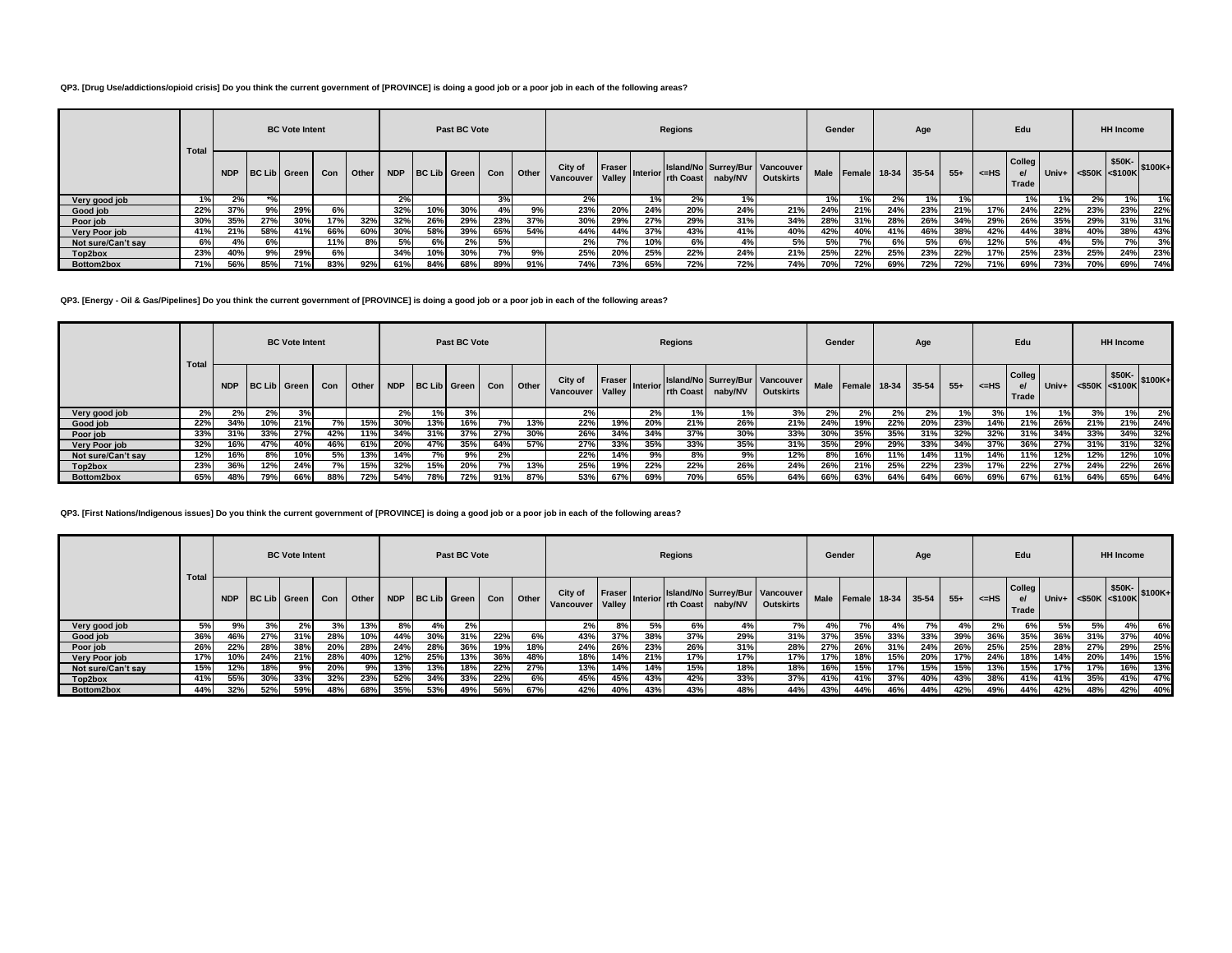## **QP3. [Senior care] Do you think the current government of [PROVINCE] is doing a good job or a poor job in each of the following areas?**

|                    |              |            |                     | <b>BC Vote Intent</b> |     |       |            |     | Past BC Vote |     |       |                      |                  |                 | <b>Regions</b> |         |                                                    | Gender      |                    |     | Age |       |        | Edu                  |                     |                      | <b>HH Income</b> |         |
|--------------------|--------------|------------|---------------------|-----------------------|-----|-------|------------|-----|--------------|-----|-------|----------------------|------------------|-----------------|----------------|---------|----------------------------------------------------|-------------|--------------------|-----|-----|-------|--------|----------------------|---------------------|----------------------|------------------|---------|
|                    | <b>Total</b> | <b>NDP</b> | <b>BC Lib Green</b> |                       | Con | Other | <b>NDP</b> |     | BC Lib Green | Con | Other | City of<br>Vancouver | Fraser<br>Valley | <b>Interior</b> | rth Coast      | naby/NV | Island/No Surrey/Bur Vancouver<br><b>Outskirts</b> | <b>Male</b> | Female 18-34 35-54 |     |     | $55+$ | $=$ HS | Colleg<br>e<br>Trade | Univ+ $\vert \cdot$ | $<$ \$50K $<$ \$100K | \$50K-           | \$100K+ |
| Very good job      |              | 2%         | $1\%$               | 3%                    |     |       | 1%         |     | 3%           |     |       | 4%                   |                  | 3%              |                |         |                                                    |             | 1%                 | 2%  | 2%  | $*0/$ | 3%     |                      |                     | 3%                   | $*0/$            | 1%      |
| Good job           | 21%          | 36%        | 14%                 | 13%                   | 12% | 2%    | 32%        | 12% | 17%          | 4%  | 6%    | 22%                  | 15%              | 18%             | 23%            | 22%     | 25%                                                | 28%         | 15%                | 28% | 20% | 19%   | 12%    | 22%                  | 24%                 | 19%                  | 23%              | 26%     |
| Poor job           | 35%          | 37%        | 31%                 | 36%                   | 25% | 37%   | 37%        | 32% | 40%          | 35% | 24%   | 25%                  | 44%              | 36%             | 38%            | 38%     | 32%                                                | 32%         | 37%                | 36% | 32% | 37%   | 31%    | 37%                  | 34%                 | 40%                  | 37%              | 30%     |
| Very Poor job      | 28%          | 11%        | 41%                 | 24%                   | 54% | 55%   | 16%        | 43% | 23%          | 51% | 50%   | 27%                  | 25%              | 33%             | 25%            | 27%     | 27%                                                | 24%         | 31%                | 13% | 27% | 36%   | 45%    | 27%                  | 21%                 | 26%                  | 25%              | 28%     |
| Not sure/Can't say | 15%          | 14%        | 13%                 | 23%                   | 9%  | 6%    | 14%        | 13% | 17%          | 10% | 19%   | 22%                  | 15%              | 11%             | 12%            | 14%     | 17%                                                | 15%         | 15%                | 21% | 19% | 8%    | 9%     | 13%                  | 19%                 | 13%                  | 14%              | 15%     |
| Top2box            | 23%          | 38%        | 14%                 | 16%                   | 12% | 2%    | 33%        | 12% | 20%          | 4%  | 6%    | 26%                  | 15%              | 20%             | 24%            | 22%     | 25%                                                | 29%         | 16%                | 30% | 21% | 19%   | 15%    | 23%                  | 25%                 | 22%                  | 24%              | 27%     |
| Bottom2box         | 63%          | 48%        | 72%                 | 60%                   | 79% | 92%   | 53%        | 75% | 63%          | 86% | 75%   | 52%                  | 69%              | 69%             | 64%            | 65%     | 58%                                                | 56%         | 69%                | 49% | 59% | 73%   | 77%    | 64%                  | 55%                 | 65%                  | 62%              | 58%     |

## **QP4. And which of those issues would you say are the most important to you, personally. Please select up to three:**

|                                           | Total |            |     | <b>BC Vote Intent</b> |            |       |            |     | Past BC Vote        |     |       |                      |                         |                 | <b>Regions</b>    |                                 |                               | Gender |              |     | Age       |       |      | Edu                  |     |                      | <b>HH Income</b> |         |
|-------------------------------------------|-------|------------|-----|-----------------------|------------|-------|------------|-----|---------------------|-----|-------|----------------------|-------------------------|-----------------|-------------------|---------------------------------|-------------------------------|--------|--------------|-----|-----------|-------|------|----------------------|-----|----------------------|------------------|---------|
|                                           |       | <b>NDP</b> |     | <b>BC Lib</b> Green   | <b>Con</b> | Other | <b>NDP</b> |     | <b>BC Lib</b> Green | Con | Other | City of<br>Vancouver | <b>Fraser</b><br>Valley | <b>Interior</b> | <b>Irth Coast</b> | Island/No Surrey/Bur<br>naby/NV | Vancouver<br><b>Outskirts</b> | Male   | Female 18-34 |     | $35 - 54$ | $55+$ | <=HS | Colleg<br>e<br>Trade |     | Univ+ <\$50K <\$100K | \$50K-           | \$100K+ |
| <b>Cost of living/Inflation</b>           | 61%   | 59%        | 61% | 48%                   | 73%        | 67%   | 60%        | 59% | 53%                 | 65% | 63%   | 54%                  | 69%                     | 59%             | 63%               | 63%                             | 58%                           | 62%    | 59%          | 67% | 69%       | 50%   | 59%  | 62%                  | 60% | 58%                  | 58%              | 61%     |
| <b>Health Care</b>                        | 47%   | 48%        | 46% | 42%                   | 46%        | 62%   | 49%        | 51% | 38%                 | 41% | 21%   | 31%                  | 45%                     | 51%             | 57%               | 39%                             | 55%                           | 41%    | 52%          | 30% | 43%       | 60%   | 56%  | 45%                  | 45% | 40%                  | 48%              | 47%     |
| <b>Housing Affordability</b>              | 43%   | 50%        | 25% | 54%                   | 41%        | 56%   | 50%        | 28% | 49%                 | 43% | 45%   | 56%                  | 37%                     | 27%             | 44%               | 53%                             | 38%                           | 42%    | 43%          | 61% | 46%       | 29%   | 42%  | 43%                  | 43% | 47%                  | 51%              | 35%     |
| Environment/Climate<br>change             | 34%   | 47%        | 15% | 62%                   | 10%        |       | 41%        | 14% | 65%                 | 8%  |       | 46%                  | 29%                     | 25%             | 36%               | 28%                             | 38%                           | 33%    | 35%          | 43% | 32%       | 29%   | 30%  | 29%                  | 40% | 41%                  | 28%              | 39%     |
| The Economy/Jobs                          | 17%   | 13%        | 29% | 8%                    | 19%        | 8%    | 12%        | 31% | 7%                  | 11% | 17%   | 22%                  | 15%                     | 21%             | 13%               | 18%                             | 16%                           | 24%    | 11%          | 16% | 21%       | 16%   | 17%  | 16%                  | 19% | 9%                   | 16%              | 22%     |
| Senior care                               | 16%   | 16%        | 17% | 5%                    | 19%        | 35%   | 17%        | 16% | 2%                  | 19% | 18%   | 10%                  | 19%                     | 22%             | 14%               | 15%                             | 15%                           | 12%    | 19%          | 2%  | 4%        | 33%   | 24%  | 18%                  | 10% | 27%                  | 13%              | 11%     |
| The Deficit/Government<br>spending        | 15%   | 6%         | 27% | 6%                    | 32%        | 27%   | 6%         | 31% | 11%                 | 41% | 44%   | 11%                  | 22%                     | 23%             | 13%               | 9%                              | 16%                           | 20%    | 11%          | 13% | 16%       | 16%   | 12%  | 16%                  | 15% | 9%                   | 18%              | 18%     |
| Poverty/homelessness                      | 15%   | 17%        | 8%  | 27%                   | 7%         | 16%   | 19%        | 6%  | 25%                 | 2%  | 6%    | 20%                  | 12%                     | 11%             | 14%               | 17%                             | 14%                           | 11%    | 18%          | 13% | 14%       | 16%   | 17%  | 16%                  | 12% | 23%                  | 15%              | 8%      |
| Energy - Oil &<br><b>Gas/Pipelines</b>    | 14%   | 5%         | 29% |                       | 30%        |       | 6%         | 30% | 5%                  | 33% | 25%   | 8%                   | 4%                      | 26%             | 13%               | 14%                             | 15%                           | 18%    | 10%          | 10% | 16%       | 15%   | 13%  | 17%                  | 11% | 14%                  | 12%              | 17%     |
| <b>First Nations/Indigenous</b><br>issues | 9%    | 10%        | 5%  | 23%                   |            | 16%   | 9%         | 4%  | 23%                 | 5%  | 8%    | 9%                   | 14%                     | 10%             | 7%                | 11%                             | 5%                            | 6%     | 12%          | 9%  | 11%       | 8%    | 3%   | 11%                  | 9%  | 11%                  | 8%               | 8%      |
| <b>Education</b>                          | 8%    | 8%         | 9%  | 8%                    | 7%         | 1%    | 7%         | 10% | 8%                  |     | 12%   | 6%                   | 11%                     | 8%              | 7%                | 7%                              | 10%                           | 7%     | 9%           | 10% | 9%        | 6%    | 6%   | 5%                   | 12% | 3%                   | 8%               | 11%     |
| Drug<br>Use/addictions/opioid<br>crisis   | 7%    | 8%         | 8%  | 7%                    | 6%         | 4%    | 6%         | 7%  | 7%                  | 15% | 17%   | 8%                   | 6%                      | 6%              | 8%                | 6%                              | 9%                            | 8%     | 6%           | 10% | 5%        | 8%    | 5%   | 9%                   | 6%  | 6%                   | 10%              | 5%      |
| Coronavirus/COVID-19<br>response          | 6%    | 5%         | 10% | 5%                    | 3%         | 9%    | 8%         | 7%  |                     | 8%  | 14%   | 9%                   | 6%                      | 6%              | 5%                | 6%                              | 5%                            | 6%     | 6%           | 8%  | 4%        | 7%    | 7%   | 6%                   | 7%  | 5%                   | 8%               | 6%      |

**QP5. If a provincial election were held tomorrow in [PROVINCE], which of the following parties would you be most likely to support in your constituency?**

|                                      |              |            |              | <b>BC Vote Intent</b> |     |       |     |     | Past BC Vote     |     |       |                      |                    |                       | <b>Regions</b> |         |                                                    | Gender |     |                         | Age |       |            | Edu                   |                                                                                                                         |     | <b>HH Income</b> |     |
|--------------------------------------|--------------|------------|--------------|-----------------------|-----|-------|-----|-----|------------------|-----|-------|----------------------|--------------------|-----------------------|----------------|---------|----------------------------------------------------|--------|-----|-------------------------|-----|-------|------------|-----------------------|-------------------------------------------------------------------------------------------------------------------------|-----|------------------|-----|
|                                      | <b>Total</b> | <b>NDP</b> | BC Lib Green |                       | Con | Other |     |     | NDP BC Lib Green | Con | Other | City of<br>Vancouver | Fraser  <br>Valley | Interior <sup>1</sup> | rth Coast      | naby/NV | Island/No Surrey/Bur Vancouver<br><b>Outskirts</b> |        |     | Male Female 18-34 35-54 |     | $55+$ | $\leq$ -HS | Colleg<br>e.<br>Trade | $\begin{array}{ c c c }\n\hline\n\text{Univ+} & & \text{$50K$} \\ \hline\n\text{Univ+} & & & & & \\\hline\n\end{array}$ |     |                  |     |
| <b>BC Liberal Party</b>              | 24%          |            | 89%          |                       |     |       | 6%  | 67% |                  | 14% | 10%   | 14%                  | 26%                | 28%                   | 20%            | 26%     | 28%                                                | 30%    | 17% | 18%                     | 20% | 30%   | 24%        | 23%                   | 24%                                                                                                                     | 16% | 26%              | 27% |
| <b>Conservative Party</b>            | 7%           |            |              |                       | 82% |       | 3%  | 9%  | 3%               | 59% | 25%   | 2%                   | 6%                 | 15%                   | 5%             | 6%      | 9%                                                 | 9%     | 5%  | 8%                      | 6%  | 7%    | 13%        | 9%                    | 3%                                                                                                                      | 9%  | 7%               | 6%  |
| <b>New Democratic Party</b><br>(NDP) | 34%          | 92%        |              |                       |     |       | 68% | 6%  | 10%              | 3%  |       | 41%                  | 29%                | 29%                   | 36%            | 37%     | 28%                                                | 32%    | 36% | 41%                     | 29% | 34%   | 27%        | 31%                   | 39%                                                                                                                     | 35% | 36%              | 32% |
| <b>Green Party</b>                   | 11%          |            |              | 86%                   |     |       | 4%  | 2%  | 57%              | 1%  |       | 10%                  | 14%                | 6%                    | 14%            | 14%     | 9%                                                 | 10%    | 12% | 16%                     | 13% | 7%    | 13%        | 11%                   | 10%                                                                                                                     | 16% | 10%              | 9%  |
| Other party                          | 2%           |            |              |                       |     | 85%   | 1%  | 1%  |                  | 4%  | 33%   | *%                   | 2%                 | 3%                    | 1%             | 2%      | 2%                                                 | 1%     | 2%  | 2%                      | 1%  | 2%    | 2%         | 3%                    | $*$ %                                                                                                                   | 3%  | 1%               | 1%  |
| <b>Undecided</b>                     | 20%          | 8%         | 11%          | 13%                   | 18% | 8%    | 17% | 14% | 25%              | 17% | 32%   | 26%                  | 22%                | 16%                   | 22%            | 15%     | 22%                                                | 16%    | 25% | 11%                     | 30% | 19%   | 17%        | 22%                   | 20%                                                                                                                     | 18% | 17%              | 23% |
| <b>Would not vote</b>                | 2%           |            |              | 1%                    |     | 7%    | 1%1 | 1%  |                  | 2%  |       | 4%                   | 2%                 |                       | 2%             | 1%      | 2%                                                 | 2%     | 2%  | 2%                      | 2%  | 2%    | 4%         | 1%                    | 2%                                                                                                                      | 3%  | 1%               | 1%  |
| I am not eligible to vote            |              |            |              |                       |     |       |     |     |                  |     |       | 5%                   |                    |                       |                |         |                                                    | $*$ %  | 1%  | 2%                      |     |       |            |                       | 2%                                                                                                                      |     | 2%               | 1%  |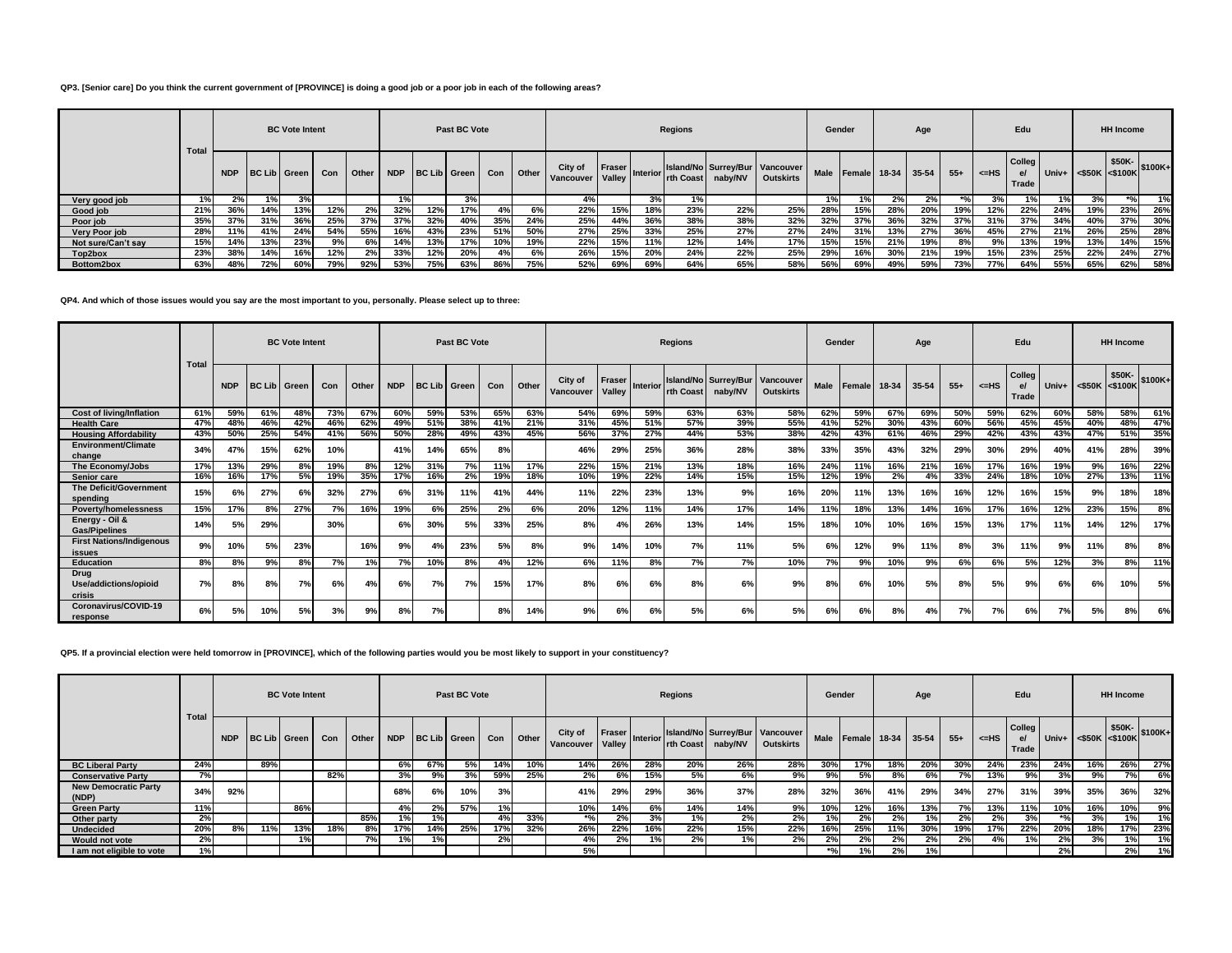## **QP6. We've noticed that you did not select a party. Is there a party that you are currently leaning towards?**

| <b>Sample Sizes</b>                  | 133   | 20         | 19                  | 12 <sup>1</sup>       | 10   |       | 47  | 28  | 21 <sup>1</sup>      |     |       | 25 <sub>1</sub>      | 14               | 21       | 34 <sub>1</sub> | 15      | 24                                                 | 57          | 871 | 21                 | 69  | 56    | 22   | 66                    | 57  | 34                   | 36                              | 54  |
|--------------------------------------|-------|------------|---------------------|-----------------------|------|-------|-----|-----|----------------------|-----|-------|----------------------|------------------|----------|-----------------|---------|----------------------------------------------------|-------------|-----|--------------------|-----|-------|------|-----------------------|-----|----------------------|---------------------------------|-----|
|                                      | Total |            |                     | <b>BC Vote Intent</b> |      |       |     |     | Past BC Vote         |     |       |                      |                  |          | Regions         |         |                                                    | Gender      |     |                    | Age |       |      | Edu                   |     |                      | <b>HH Income</b>                |     |
|                                      |       | <b>NDP</b> | <b>BC Lib</b> Green |                       | Con  | Other |     |     | NDP   BC Lib   Green | Con | Other | City of<br>Vancouver | Fraser<br>Valley | Interior | rth Coast       | naby/NV | Island/No Surrey/Bur Vancouver<br><b>Outskirts</b> | <b>Male</b> |     | Female 18-34 35-54 |     | $55+$ | <=HS | Colleg<br>e/<br>Trade |     | Univ+ <\$50K <\$100K | $\frac{1}{2}$ \$50K-<br>\$100K+ |     |
| <b>BC Liberal Party</b>              | 13%   |            | 100%                |                       |      |       | 12% | 25% |                      | 9%  |       | 15%                  | 30%              | 6%       | 7%              | 14%     | 17%                                                | 13%         | 14% | 17%                | 12% | 13%   | 10%  | 12%                   | 16% | 9%                   | 6%                              | 22% |
| <b>Conservative Party</b>            | 7%    |            |                     |                       | 100% |       | 6%  | 5%  | 7%                   | 21% | 21%   | 3%                   | 6%               |          | 12%             | 13%     | 7%                                                 | 8%          | 6%  | 12%                | 5%  | 7%    | 8%   | 8%                    | 6%  | 1%                   | 10%                             | 7%  |
| <b>New Democratic Party</b><br>(NDP) | 14%   | 100%       |                     |                       |      |       | 29% | 5%  | 10%                  | 12% |       | 2%                   |                  | 14%      | 27%             | 26%     | 9%                                                 | 14%         | 14% | 15%                | 12% | 16%   | 9%   | 14%                   | 15% | 19%                  | 5%                              | 17% |
| <b>Green Party</b>                   | 8%    |            |                     | 100%                  |      |       | 8%  | 4%  | 32%                  | 12% |       | 13%                  | 5%               |          | 2%              | 27%     | 4%                                                 | 12%         | 5%  | 4%                 | 12% | 4%    | 11%  | $*$ %                 | 16% | 8%                   | 17%                             | 5%  |
| Other party                          | 1%    |            |                     |                       |      | 100%  | 4%  |     |                      | 10% |       |                      |                  | 4%       |                 |         | 4%                                                 | 2%          | 1%  | 4%                 | 1%  | $*$ % | 1%   |                       | 3%  | 1%                   | 2%                              |     |
| <b>Undecided</b>                     | 50%   |            |                     |                       |      |       | 38% | 61% | 50%                  | 23% | 79%   | 54%                  | 51%              | 72%      | 43%             | 14%     | 60%                                                | 44%         | 53% | 32%                | 54% | 51%   | 43%  | 62%                   | 38% | 47%                  | 56%                             | 44% |
| Would not vote                       | 6%    |            |                     |                       |      |       | 4%  |     |                      | 13% |       | 8%                   | 70/              | 5%       | 8%              | 7%      |                                                    | 6%          | 6%  | 10%                | 3%  | 8%    | 18%  | 4%                    | 4%  | 12%                  | 4%                              | 5%  |
| I am not eligible to vote            | 1%    |            |                     |                       |      |       |     |     |                      |     |       | 4%                   |                  |          |                 |         |                                                    | 2%          |     | 6%                 |     |       |      |                       | 2%  | 4%                   |                                 |     |

#### **QP5.+PQ6. Will support + Leaners**

| <b>Sample Sizes</b>                  | 615   | 2421       | 1741         | 85 I                  | 571  |       | 264 I      | 187          | 831          | 131 |       | 92.                             | 64 I             | 121 I    | 134       | 100     | 103                                                | 3231        | 329                 | 165 | 217   | 276   | 1051 | 289                   | 265 | 165                  | 194              | 227     |
|--------------------------------------|-------|------------|--------------|-----------------------|------|-------|------------|--------------|--------------|-----|-------|---------------------------------|------------------|----------|-----------|---------|----------------------------------------------------|-------------|---------------------|-----|-------|-------|------|-----------------------|-----|----------------------|------------------|---------|
|                                      | Total |            |              | <b>BC Vote Intent</b> |      |       |            |              | Past BC Vote |     |       |                                 |                  |          | Regions   |         |                                                    | Gender      |                     |     | Age   |       |      | Edu                   |     |                      | <b>HH Income</b> |         |
|                                      |       | <b>NDP</b> | BC Lib Green |                       | Con  | Other | <b>NDP</b> | BC Lib Green |              | Con | Other | City of<br>Vancouver            | Fraser<br>Valley | Interior | rth Coast | naby/NV | Island/No Surrey/Bur Vancouver<br><b>Outskirts</b> | <b>Male</b> | <b>Female</b> 18-34 |     | 35-54 | $55+$ | <=HS | Colleg<br>e/<br>Trade |     | Univ+ <\$50K <\$100K | \$50K-           | \$100K+ |
| <b>BC Liberal Party</b>              | 27%   |            | 100%         |                       |      |       | 8%         | 71%          | 5%           | 16% | 10%   | 18%                             | 33%              | 29%      | 21%       | 28%     | 32%                                                | 32%         | 21%                 | 20% | 23%   | 33%   | 26%  | 26%                   | 28% | 18%                  | 27%              | 32%     |
| <b>Conservative Party</b>            | 9%    |            |              |                       | 100% |       | 4%         | 10%          | 4%           | 63% | 32%   | 3%                              | 7%               | 15%      | 7%        | 8%      | 11%                                                | 11%         | 7%                  | 10% | 8%    | 9%    | 15%  | 11%                   | 4%  | 9%                   | 9%               | 8%      |
| <b>New Democratic Party</b><br>(NDP) | 37%   | 100%       |              |                       |      |       | 73%        | 7%           | 13%          | 5%  |       | 42%                             | 29%              | 32%      | 43%       | 41%     | 30%                                                | 34%         | 40%                 | 43% | 32%   | 37%   | 29%  | 34%                   | 43% | 39%                  | 37%              | 36%     |
| <b>Green Party</b>                   | 13%   |            |              | 100%                  |      |       | 6%         | 3%           | 65%          | 4%  |       | 13%                             | 15%              | 6%       | 15%       | 18%     | 10%                                                | 12%         | 13%                 | 17% | 16%   | 8%    | 15%  | 11%                   | 13% | 17%                  | 13%              | 11%     |
| Other party                          | 2%    |            |              |                       |      | 100%  | 2%         | 1%           |              | 6%  | 33%   | $*$ <sup>o</sup> / <sub>c</sub> | 2%               | 4%       | 1%        | 2%      | 3%                                                 |             | 3%                  | 3%  | 1%    | 2%    | 2%   | 3%                    | 1%  | 3%                   | 1%               |         |
| <b>Undecided</b>                     | 11%   |            |              |                       |      |       | 7%         | 9%           | 13%          | 4%  | 25%   | 16%                             | 12%              | 12%      | 10%       | 2%      | 14%                                                | 8%          | 14%                 | 4%  | 17%   | 10%   | 9%   | 14%                   | 8%  | 10%                  | 10%              | 10%     |
| Would not vote                       | 1%    |            |              |                       |      |       | 1%         |              |              | 2%  |       | 2%                              | 2%               | 1%       | 2%        | 1%      |                                                    | 1%          | 2%                  | 1%  | 1%    | 2%    | 4%   | 1%                    | 1%  | 2%                   | 1%               | 1%      |
| I am not eligible to vote            | 1%    |            |              |                       |      |       |            |              |              |     |       | 6%                              |                  |          |           |         |                                                    | 1% I        |                     | 3%  | 1%    |       |      |                       | 2%  | 1%                   | 2%               | 1%      |

## **QP5.+PQ6. (Decided voters) Will support + Leaners**

| <b>Sample Sizes</b>                  | 537   | 242        | 1741                | 85                    | 571  | 131   | 245        | 170.         | 72 I         | 121 |       | 70 I                      | 561              | 105             | 119              | 97 I    | 89                                                 | 293         | 274          | 151 | 177       | 244   | 91 I   | 245                     | 235 | 1431 | 169                            | 199       |
|--------------------------------------|-------|------------|---------------------|-----------------------|------|-------|------------|--------------|--------------|-----|-------|---------------------------|------------------|-----------------|------------------|---------|----------------------------------------------------|-------------|--------------|-----|-----------|-------|--------|-------------------------|-----|------|--------------------------------|-----------|
|                                      | Total |            |                     | <b>BC Vote Intent</b> |      |       |            |              | Past BC Vote |     |       |                           |                  |                 | <b>Regions</b>   |         |                                                    | Gender      |              |     | Age       |       |        | Edu                     |     |      | <b>HH Income</b>               |           |
|                                      |       | <b>NDP</b> | <b>BC Lib Green</b> |                       | Con  | Other | <b>NDP</b> | BC Lib Green |              | Con | Other | City of<br>Vancouver      | Fraser<br>Valley | <b>Interior</b> | <b>rth Coast</b> | naby/NV | Island/No Surrey/Bur Vancouver<br><b>Outskirts</b> | <b>Male</b> | Female 18-34 |     | $35 - 54$ | $55+$ | $=$ HS | Colleg  <br>e/<br>Trade |     |      | \$50K-<br>Univ+ <\$50K <\$100K | $ $100K+$ |
| <b>BC Liberal Party</b>              | 31%   |            | 100%                |                       |      |       | 8%         | 78%          | 6%           | 17% | 13%   | 24%                       | 38%              | 34%             | 24%              | 29%     | 37%                                                | 36%         | 25%          | 22% | 29%       | 37%   | 30%    | 30%                     | 31% | 21%  | 31%                            | 37%       |
| <b>Conservative Party</b>            | 10%   |            |                     |                       | 100% |       | 4%         | 11%          | 5%           | 68% | 42%   | 3%                        | 9%               | 18%             | 8%               | 8%      | 13%                                                | 12%         | 8%           | 11% | 9%        | 10%   | 17%    | 13%                     | 4%  | 11%  | 10%                            | 9%        |
| <b>New Democratic Party</b><br>(NDP) | 42%   | 100%       |                     |                       |      |       | 79%        | 8%           | 15%          | 6%  |       | 55%                       | 34%              | 37%             | 49%              | 42%     | 35%                                                | 38%         | 48%          | 46% | 40%       | 42%   | 33%    | 40%                     | 48% | 45%  | 42%                            | 41%       |
| <b>Green Party</b>                   | 15%   |            |                     | 100%                  |      |       | 6%         | 3%           | 75%          |     |       | 18%                       | 17%              | 7%.             | 17%              | 19%     | 12%                                                | 13%         | 16%          | 18% | 20%       | 9%    | 18%    | 14%                     | 15% | 20%  | 15%                            | 12%       |
| Other party                          | 2%    |            |                     |                       |      | 100%  | 2%         | 1%           |              | 6%  | 45%   | $*$ <sup>o</sup> / $\sim$ | 2%               | 5%              |                  | 2%      | 3%                                                 |             | 3%           | 3%  | 2%        |       |        | 3%                      | 1%  | 3%   |                                | 1%        |